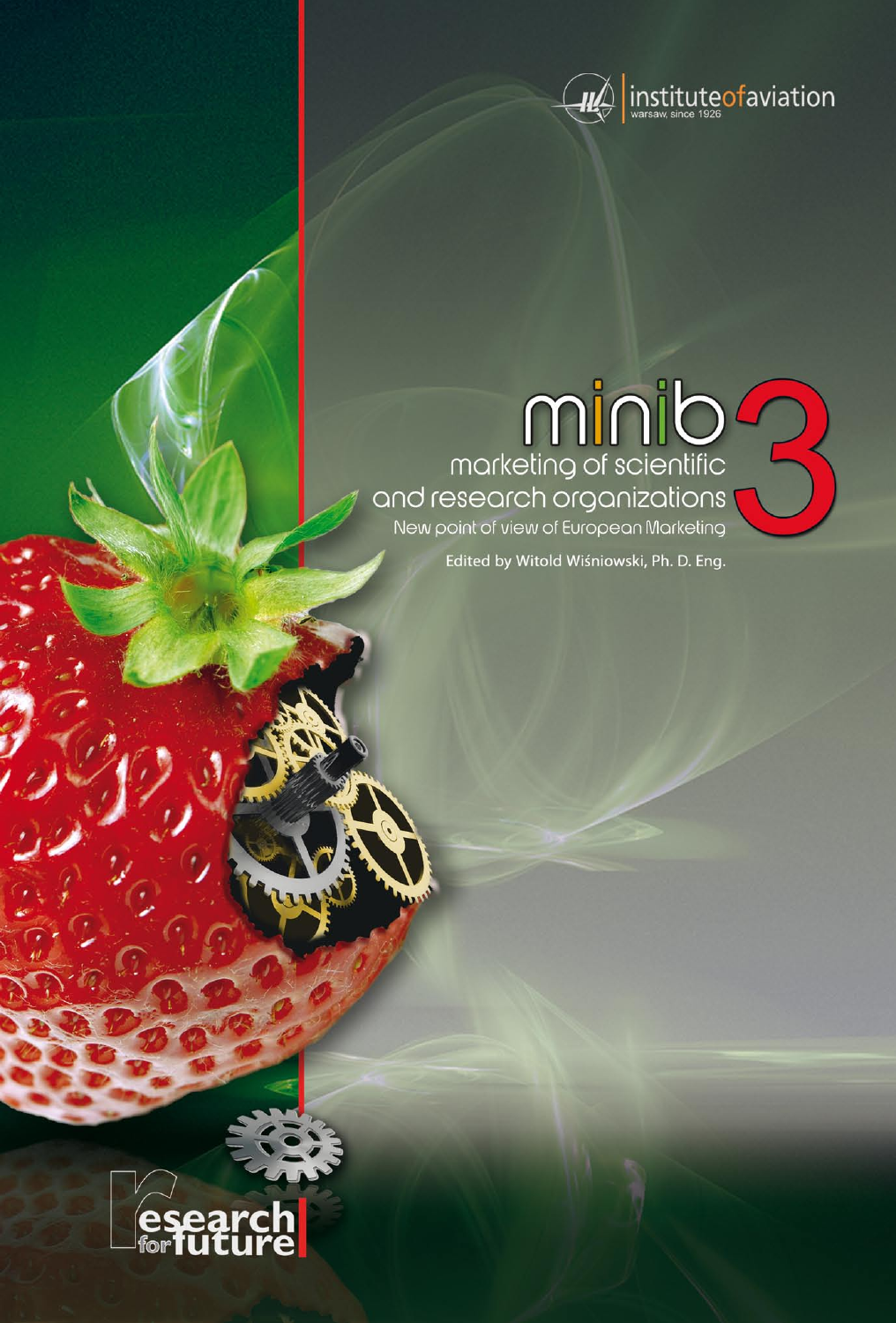

*Advertising – psychological aspects of the influence of marketing tricks*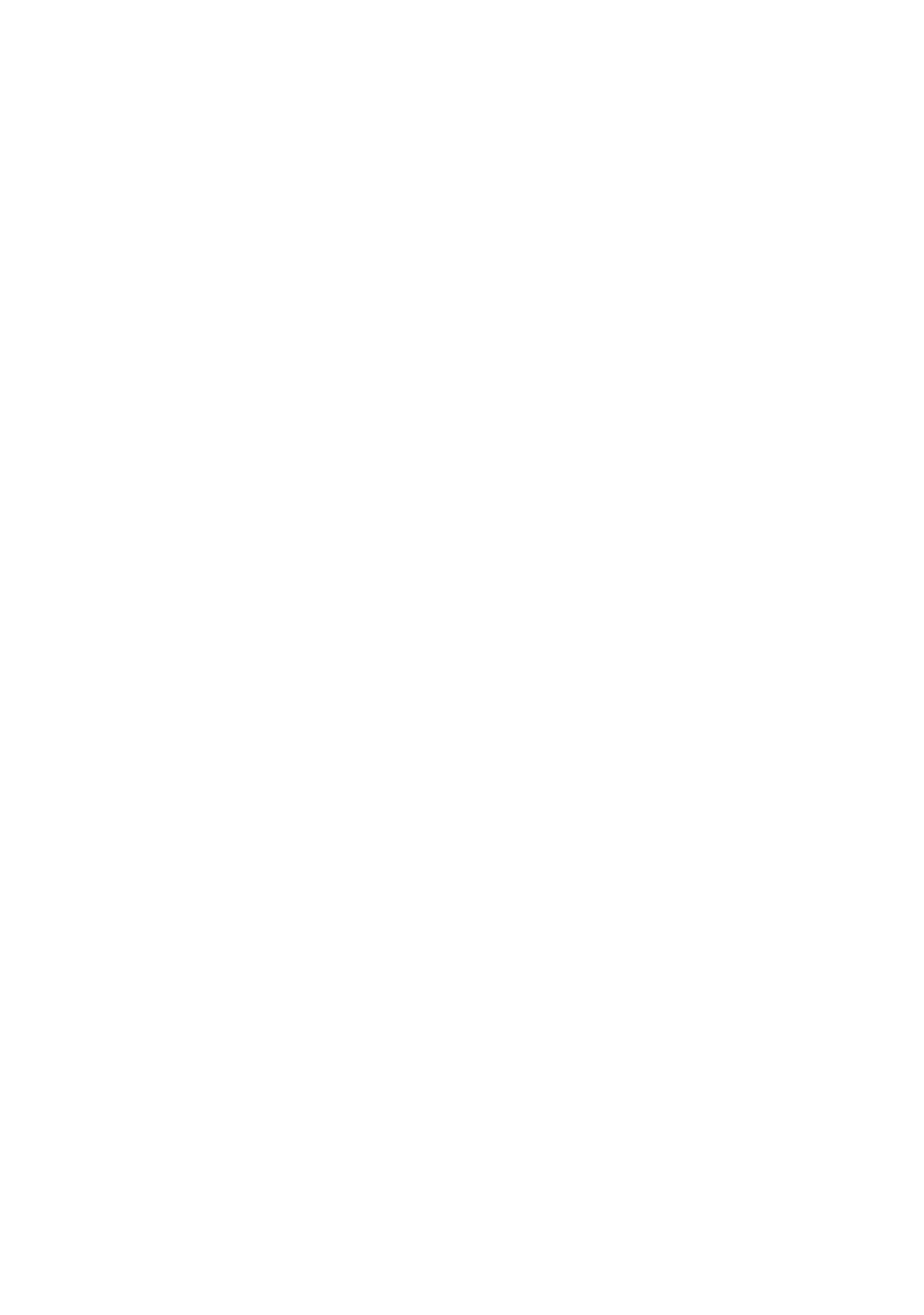

# **Advertising – psychological aspects of the influence of marketing tricks**

## **Aneta Olejniczak, M.A.**

Institute of Aviation in Warsaw, Poland Marketing Department

### **Introduction**

Promotional activities planned in research institutes are supposed to draw the attention of entrepreneurs, institutions and individuals to the offered services. The implementation of a marketing program usually involves participation in conferences, seminars, workshops. Organising and participating in the above-mentioned events gives the opportunity to share valuable information, remarks and allows updating and preparing new solutions in the scope of research and services that can be offered. Another means of promotion is the Internet website, which can contribute to raising interest in the presented offer. Another important element is also the publication of informative materials like catalogues, leaflets, brochures, publishing advertisements in branch magazines, sending out newsletters to entrepreneurs, appearances on radio and tv concerning latest projects and initiatives started by units, as well as publishing articles in scientific publications. Research units should be taking up actions compliant with the rules of good practice, providing evidence that in their activities they are guided by the rules of balanced development. The continuation of such activities should bring benefits in form of a greater number of orders and contracts. Marketing activity gives the opportunity to reach a broader group of recipients with the services offered by the company. Through advertising it is possible to raise the awareness of the society with regard to the offered services. The cooperation of scientific institutes with entrepreneurs enables establishing new relations, which may result in commercialization of research results and innovative products.

Another interesting source of information are White Papers. This is a combination of a scientific lecture with an advertising brochure. The result is a synthetic text written in a comprehensible language bearing certain promotional traits. It includes, among others the description of products, technologies, business processes. One of the biggest advantages of White Papers is the fact that they are free of charge. White Papers include a whole series of data concerning solutions applied by the particular institution. The main goal of White Papers is raising the credibility of a company/institution among its partners and clients and proving that the company/institution has good knowledge about the applied solutions.<sup>1</sup>

*<sup>1</sup> A. Błaszczuk, White Papers, [in:] M. Błoński, K. Kondracki (ed.), Zarządzanie na przełomie wieków, Hays Personnel, Warszawa 2004, p. 90.*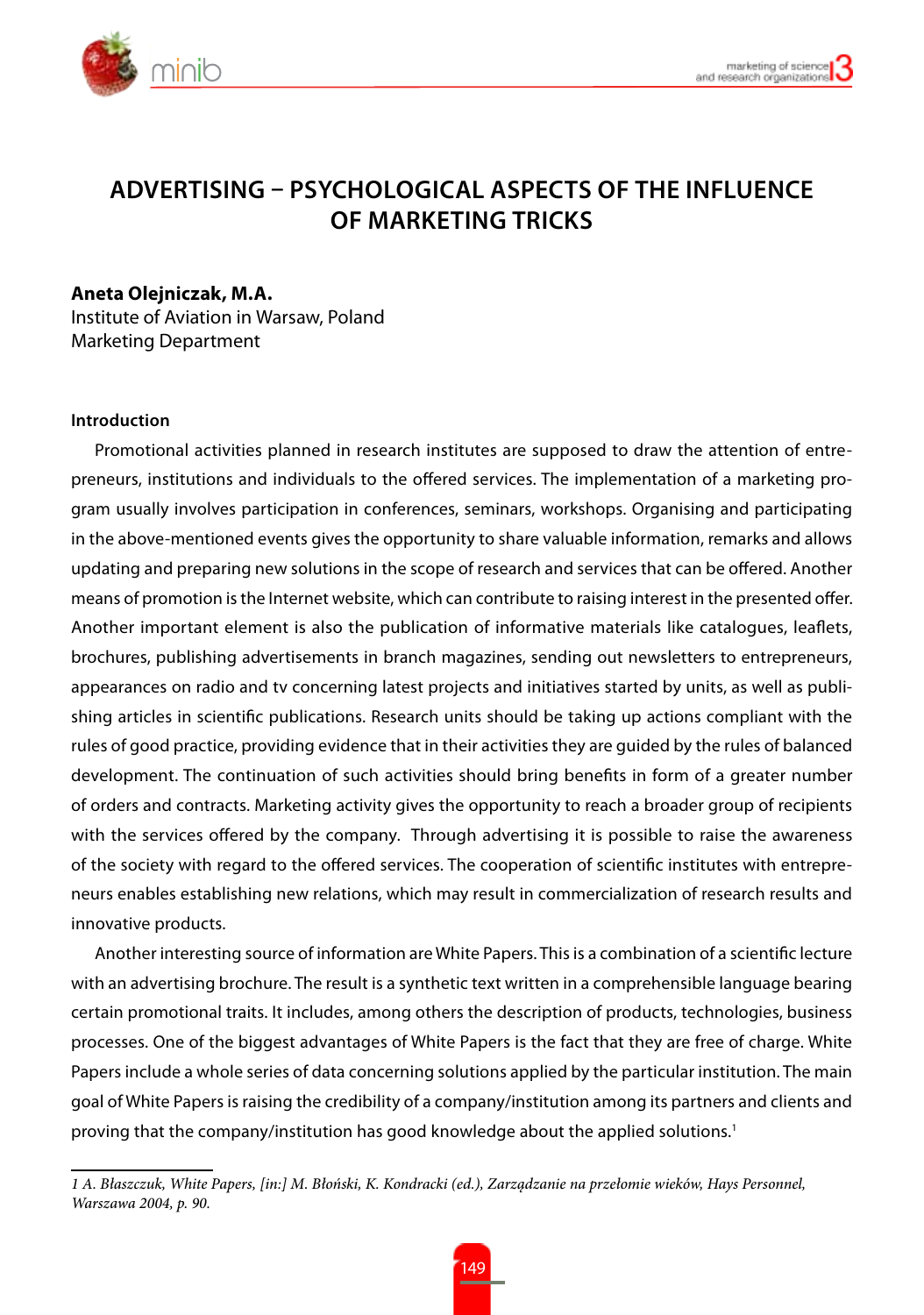The activity of the research and development sector requires precise targeting adapted to the needs of the economy and business. I think that this is a unique sector, as its products and services are not advertised in a traditional way, for example through tv commercials. Marketing activity in research units is to a large extent targeted at raising the awareness of the offered services among institutions. I think that psychological aspects of influence of advertising on the behaviour of consumers work in a similar way in every area of our life.

*"If at a party a men tells a woman, that she needs a man and that he is the right one, then this is marketing. However, if he decides to stand on a chair and offers his love services to the gathered people, then this is called advertising. If he tells a woman that he is the best lover and that she should immediately follow him to his place, then this is called sales. However, If she approaches him and tells him that he is said to be the best lover in the world, then what we are dealing here with is public relations. Praise to the one who manages to do that!".2*

The above citation fully reflects the multidimensional and complex structure of particular marketing activities. Only arranging them in an appropriate manner allows us to achieve the desired goal.

The goal of this article is to show the complexity of psychological mechanisms constituting the foundations of contemporary methods of exerting influence with information in advertisements. Nowadays creators of advertisements are resorting to ever more sublime methods of manipulating the human mind. Some of us think they are resistant to advertising. Robert Heath in "The Hidden Power of Advertising" shows in an experiment that even when we don't pay attention to advertising, we are still under its influence. At the end of the 1980's Langmaid and Gordon (1988) tried to verify the accuracy of the assumption that advertising affects us through rational persuasion, so it cannot exert influence on us, if we don't consciously register the advertising message. In other words, it cannot influence us on the subconscious level.

In an exceptionally interesting, but never again repeated experiment they applied hypnosis to find out whether people learn more from advertising than they think they do. The experiment involved conducting interviews with volunteers and finding out whether they remembered a few advertising campaigns well. Later they were hypnotized and asked the same questions. It turned out that during the first interview most of the group remembered hardly anything about particular advertisements, but after having been hypnotized they were able to recall almost all details. It is also interesting that at least one surveyed man openly admitted, while hypnotized, that an advertising campaign where an actor played a chilled-out bear had a substantial impact on his choice of beer, because he wanted to "feel as good as the main character of the advertisement". This man is a good example of a person who remembered an advertisement very well and was under its influence, even though he couldn't recall it in a state of full consciousness.

*<sup>2</sup> P. Forsyth, Marketing dla nie wtajemniczonych, Dom Wydawniczy ABC, Warszawa 1996, p. 199.*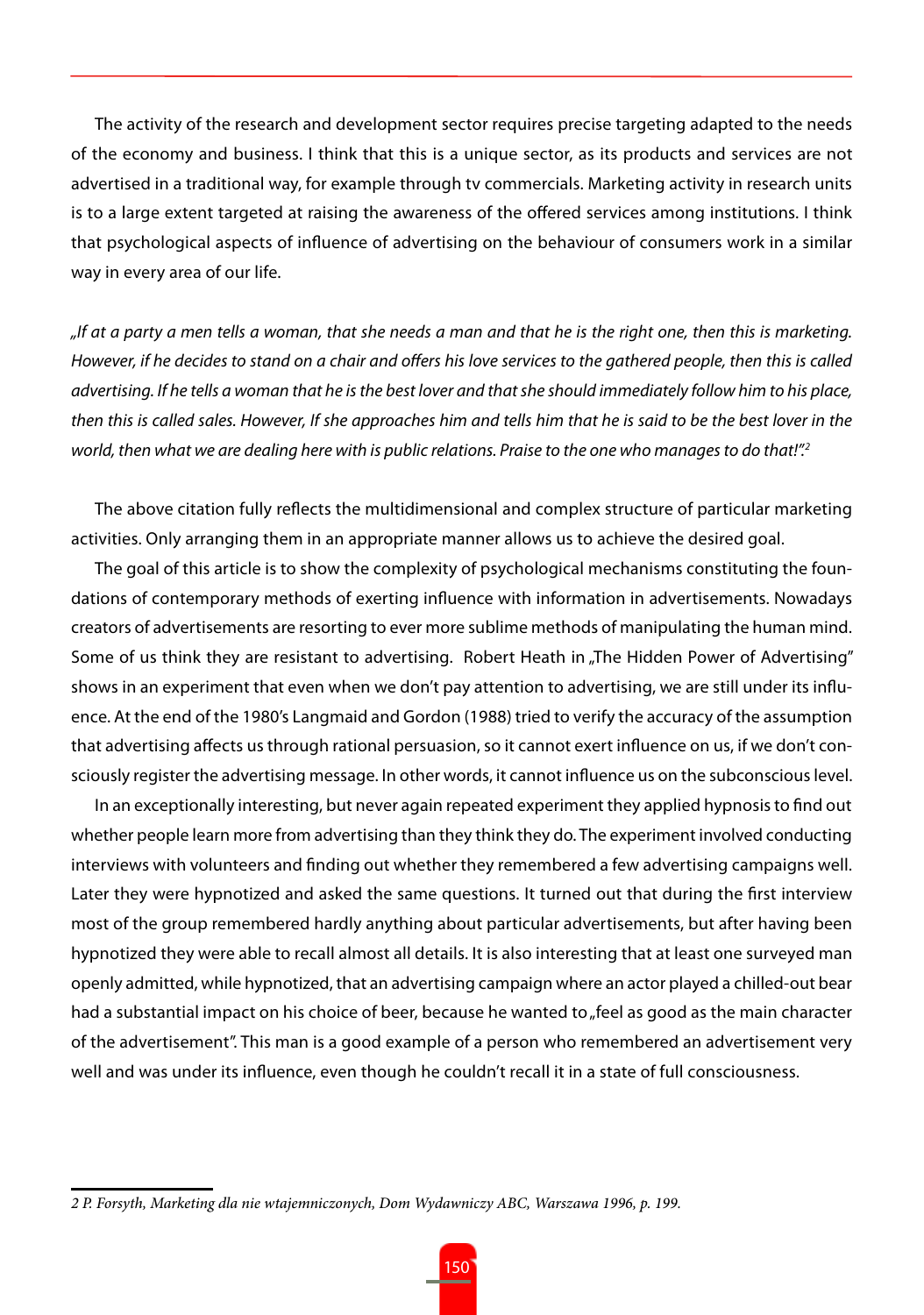Another researcher, Daniel L. Schacter, a professor and the head of the department of psychology at Harvard University (1996) came up with similar findings:

*"Perhaps you think that if you don't pay much attention to tv commercials, they don't affect your assessment of products. However, one of recently conducted experiments proved that people generally prefer products shown*  in advertisements, they caught a glimpse of just a few minutes before, even if they don't remember at all that *they saw them".* 

In such case it seems that the mechanism of functioning of advertising is not as clear as it is widely believed. Advertising can exert its influence on us even on the level of subconsciousness. Thus, it really has hidden powers, which can influence us even when we don't realize it.<sup>3</sup>

### **What really is advertising?**

Advertising is not a phenomenon typical of just our times. It appeared long before it was captured in forms, named and defined. Perhaps it wasn't even invented by humans?! In one of his books Urlich Werner shared one very accurate observation: "a duck laying eggs is calm and quiet. At the same time what does a hen do? It cackles as loud as it can! Thus, the question is: which eggs enjoy greater demand? $^4$ 

The origin of the word "reklama" (ed. Polish for advertising) can be traced back to Latin, where the verb reclamo means "shout at someone, oppose loudly, reverberate". It seems that such latin words as *divulgo* "spread, announce" or *propago* "propagate, disseminate" are closer to the idea behind the word *reclamo*. Also the English term *advertising*, which means drawing attention to a particular product, seems to be semantically more appropriate for the discussed phenomenon.

It is hard to define advertising, as it is a constantly developing, dynamic phenomenon determined by technological factors. It is spreading to even further spheres of human activity, and thus is entering the area of interest of economy, marketing, psychology, cultural studies, sociology as well as law or linguistics. The proportions between information and persuasion in each message, as well as relations between them and other aspects of advertising depend mainly on such factors as: the subject of advertising, its recipient or means for delivering it. Generally, the evolution of contemporary advertising is heading towards reduction of the purely informative content referring to the sphere of reasonable perception in exchange for esthetic and emotional reception.<sup>5</sup>

In the literature we can find many definitions of advertising, as defining advertising unambiguously is not easy. Jacek Kall – a renowned specialist in the area of advertising and brand management thinks that *"…advertising is one of a few tools used by companies for the purpose of informing their clients about their offers and encouraging them to choose their offer (instead of their rivals' offers)".6*

*<sup>3</sup> R. Heath, Ukryta moc reklamy. Co tak naprawdę wpływa na wybór marki?, Gdańskie Wydawnictwo Psychologiczne, Gdańsk 2006, p. 20-21.* 

*<sup>4</sup> U. Werner, Reklama, Thaurus, Warszawa 1992, p. 11.*

*<sup>5</sup> E. Szczęsna, Poetyka reklamy, Wydawnictwo Naukowe PWN, Warszawa 2003, p. 13.*

*<sup>6</sup> J. Kall, Reklama, Państwowe Wydawnictwo Ekonomiczne, Warszawa 1994, p. 18.*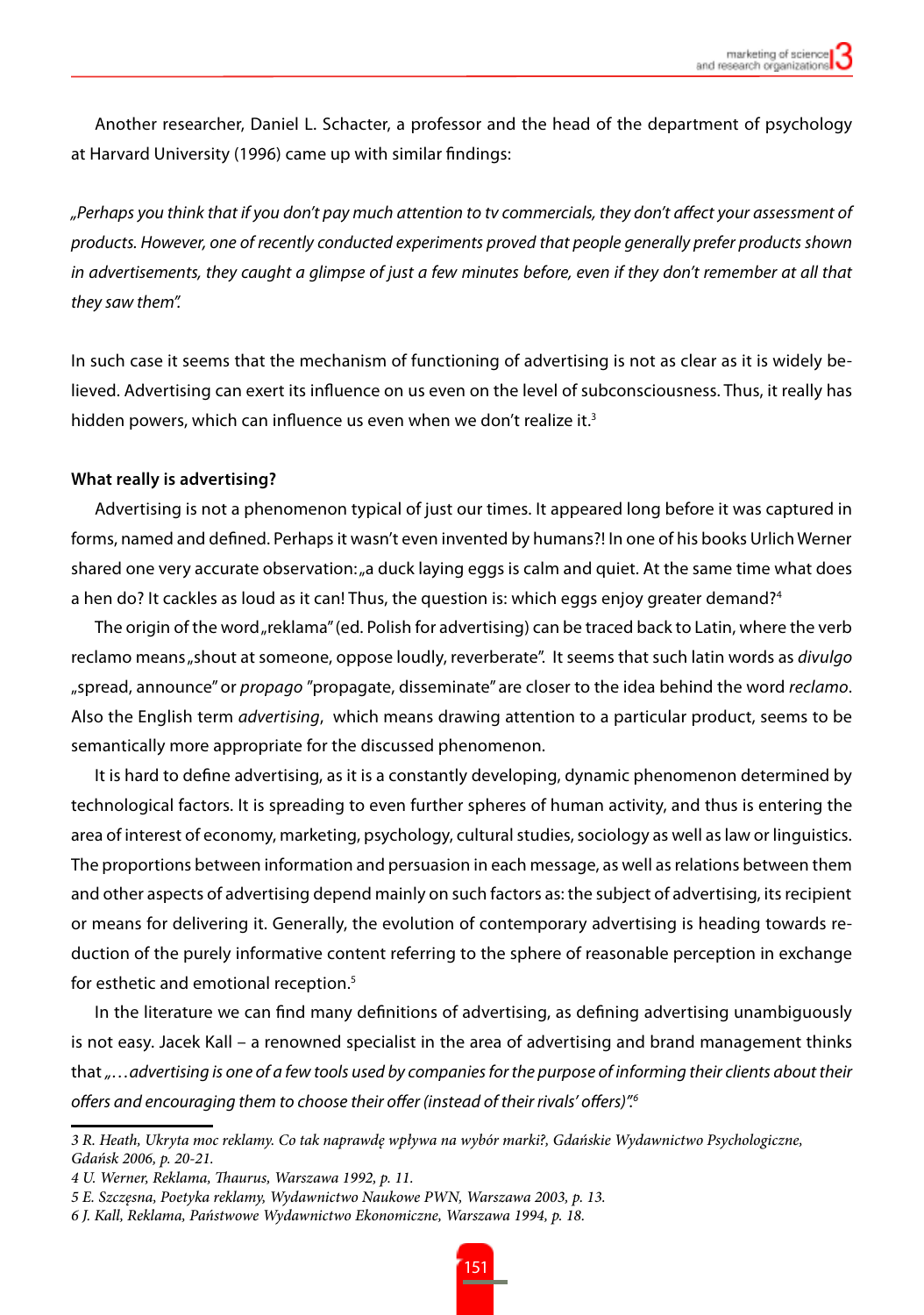Katarzyna Skowronek, referring to the book by Georges Elgozy *"Les paradoxes de la publicité: la persuasion licite"* wrote that advertising is sometimes called legal persuasion. According to Elgozy *"disseminated by the press, this art of persuasion can persuade people to believe in anything. Unerasable traces of this persuasion can be found in our brains, it fills our brain cells and makes them sensitive".7*

Advertisements attack our senses every day, they interrupt interesting movies, serious programs, billboards spoil beautiful landscape, ads in newspapers draw our attention away from articles thanks to sex-appeal. Marketing specialists respond with the following arguments to this "commercial noise". First of all, when they create an advertising message, they hope that it will reach the targeted recipients. Second thing is that it is thanks to advertising that we pay less for radio, television and the costs of newspapers and magazines are lower.<sup>8</sup>

### **Consumer's behaviour**

When striving to satisfy his needs, human acts in an independent way, not regulated from the out- -side. As an individual and a part of a particular group he is striving to achieve this goal and he is looking for means to satisfy these needs. It is assumed that an individual striving to achieve his goals behaves in a rational way, thus, he behaves in an inherently coherent way, which allows him to maximize satisfaction. Some conclusions can be derived from the assumption that people's behaviour is rational. They can be boiled down to the following statements:

- individual makes a decision choosing from many different solutions,
- every time he makes a choice, he has to abandon one or more of the other available solutions,
- • when striving to maximize satisfaction (well-being) an individual takes actions bringing more benefits than costs.

Purchasing behaviour of consumers on the market is determined above all by the economy. However, economy cannot be based on just financial data, it also has to take into consideration the psychological aspect of consumers' behaviour determined by various factors.

Not only economic and psychological factors are important. Cultural, social and personal factors also play a major role.

• *Cultural factors*

Cultural factors exert the biggest influence on the behaviour of the consumer and culture (environment) is the basic factor determining the needs and behaviour of buyers. The behaviour of a person raised in a society highly involved in technology, where children are taught from the start to cultivate such traits as activity, practicality, will to achieve success, material comfort, freedom and youth, will be different than

*<sup>7</sup> K. Skowronek, Reklama. Studium pragmalingwistyczne, Polska Akademia Nauk, Instytut Języka Polskiego, Kraków 1993, p. 5.*

*<sup>8</sup> P. Kotler, G. Armstrong, J. Saunders, V. Wong, Marketing. Podręcznik europejski, Polskie Wydawnictwo Ekonomiczne, Warszawa 2002, p. 42.*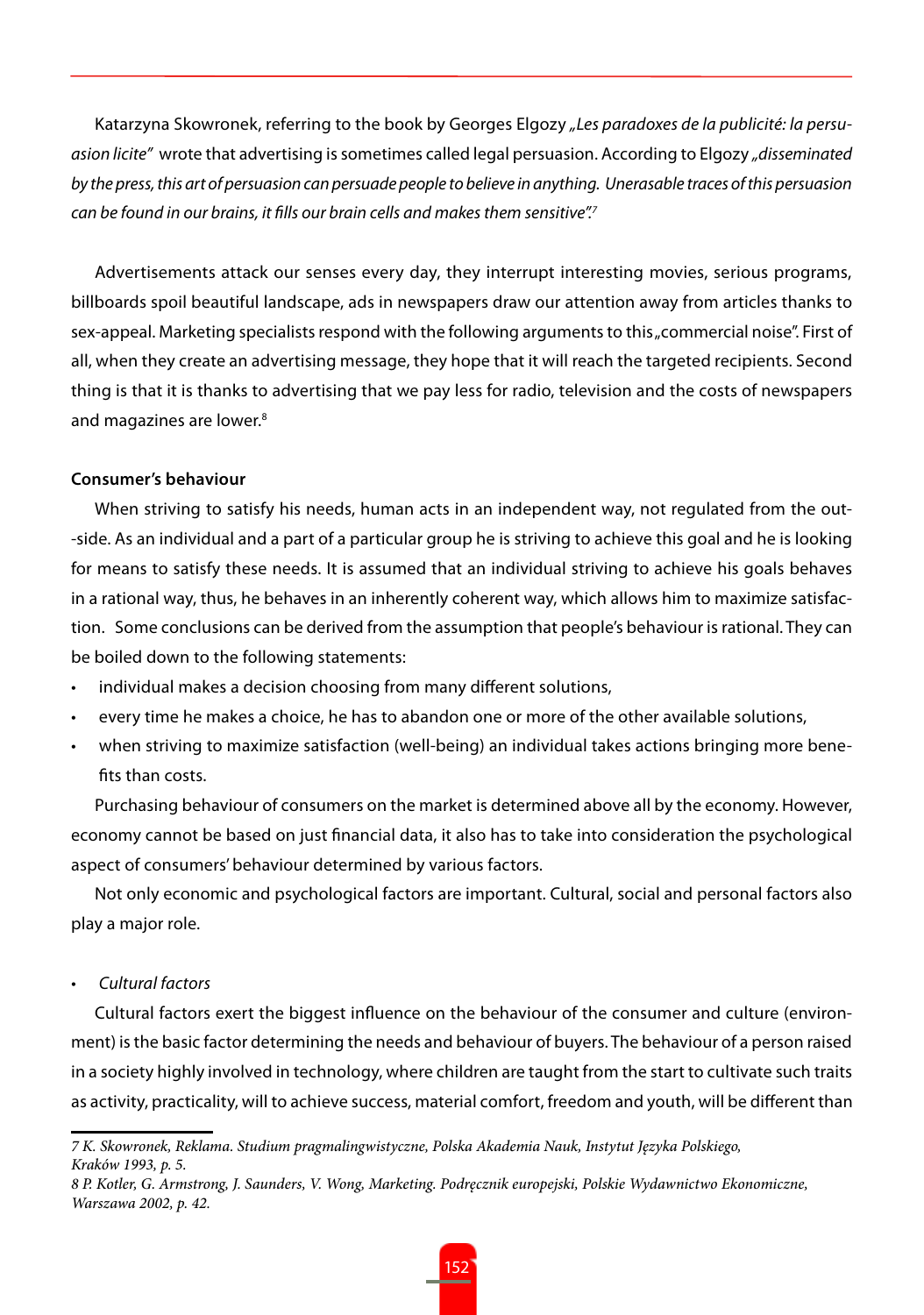in societies dominated by religious values and different than in tribal cultures.

### • *Social factors*

Social stratification can be found in all societies. Particular social strata are characterized by certain behaviour, they are tied to certain values. Members of various social groups have different taste with regard to products, brands, food, clothes. Companies are trying to determine reference groups by adapting their products to the needs of the clients' needs. Reference groups have a significant impact on the choice of product, brand. Producers of particular goods and brands usually reach leaders of particular groups and encourage them to cooperate. The more integrated a group, the more effective its actions are.

### **Personal factors**

Another important element are personal factors – age, stage in life, profession, economic situation, lifestyle, personality and self definition of an individual.

Economic situation - income allocated to spending, its level and stability, development in time, savings, assets and opportunities for additional income all have a great impact on the choice and purchases.

Lifestyle – people from the same subculture, social class, with the same profession or even education may still have different lifestyles.

### **Personality and self definition of an individual**

Personality can be explained as a set of specific traits characterizing a particular person. Personality is often defined with such categories as: self-confidence, independence, influence on others, sociability, respect, shyness, insecurity as well as the ability to adapt.<sup>9</sup>

### **The power of persuasion. Conscious use of words:** *no, try, but.*

Persuasion is an art. It is a skill allowing to persuade people to accept our convictions and values by exerting influence on their thoughts and behaviours through using special strategies.

In "Sztuka perswazji…" Andrzej Batko gives a recipe for making the customer desire the product we want to sell. According to the author this is very easy. First of all, it is necessary to make the customer experience particular feelings, for example, the feeling of great desire for something, that "he feels he must have it". At that moment it is worth trying one of the oldest NLP (neuro-linguistic programming) techniques – anchoring. Anchoring uses the mechanism of conditioning discovered by the Russian physiologist, who lived at the end of the 19th and at the beginning of the 20th century, Ivan Pavlov. It enables durable association of any emotional state with any stimulus, for example, the sight of a particular product.

*<sup>9</sup> S. Składowski, Podstawy marketingu, a lecture, Jan Kochanowski University in Kielce, branch in Piotrków Trybunalski, 2005.*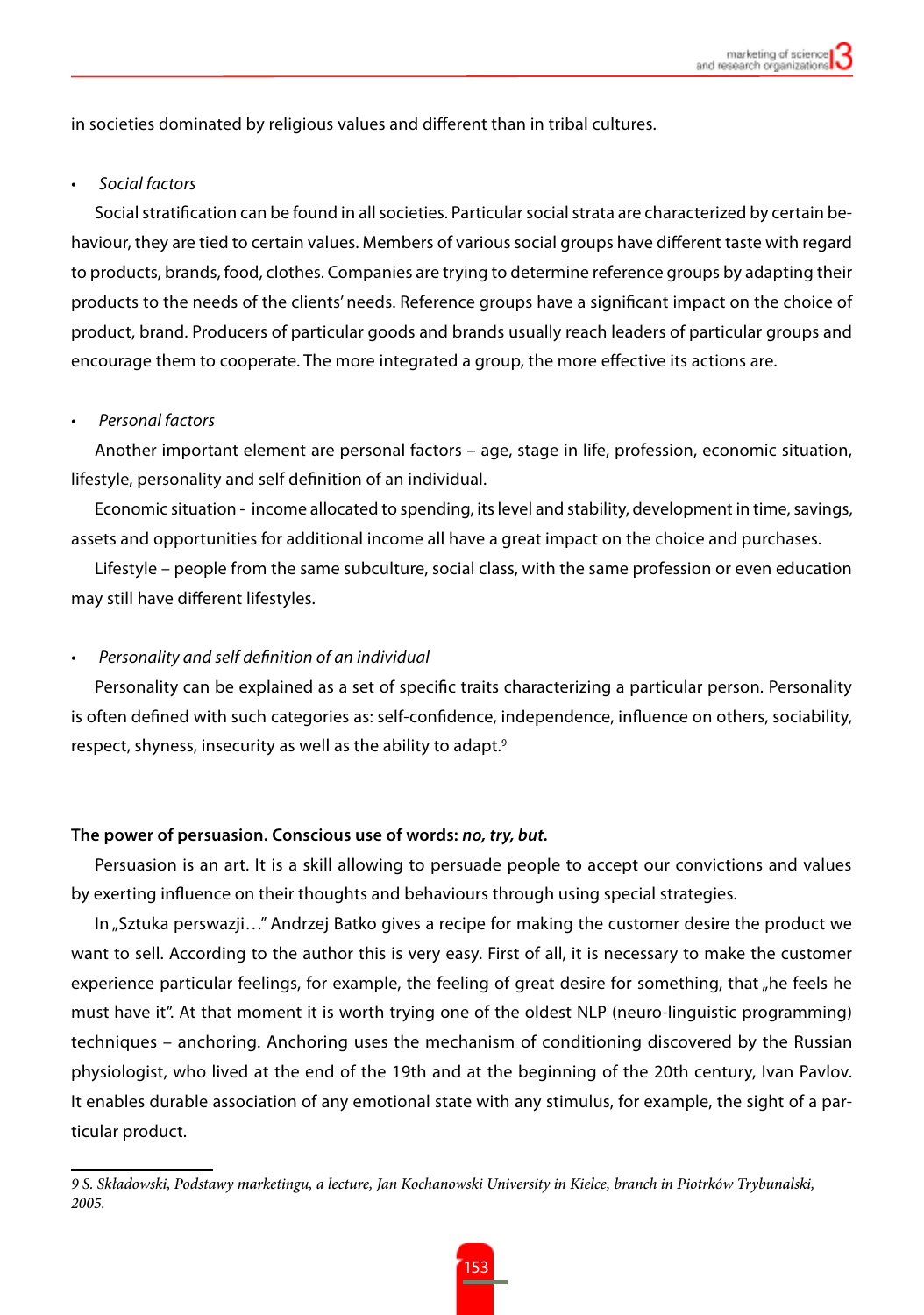Subconsciousness says: *"I want to look better".*

The conscious mind produces justification: *"A man in my position should have another jacket".*

If you have already bought a jacket, try to remember how many "logical" reasons were generated by the conscious mind so that you would buy this jacket.

Not everyone knows how often he is subject to hypnosis. It is hypnosis that makes us more susceptible to suggestions. Hypnotic language of persuasion involves something else. Talking about hypnotic language we mean words and sentences we are unable to resist. States of hypnotic trance are a constant element of our everyday lives, even though most often we don't realize it. We are being hypnotized by advertising texts, goods, books.

How do we communicate with other people? Mainly thanks to using the tool of speech. In this part of the article we will pay attention to three words that we use many times every day. These words have a unique influence on our minds.

The first of these special words is the word "no". Through conscious application of this single, very short word we are able to control what is happening in the mind of another person by using mechanisms, this person usually knows nothing about. Below, we will look at a few examples, where people stop own actions by giving orders with negations, for example:

# *Don't forget to send the letters! Don't lose that!*

The above sentences have an effect opposite to the desired result. It would be much more efficient to try to achieve the desired results by expressing orders in a different way:

> *Remember to send the letters! Look after that!*

In case of these sentences the mind gets a precise instruction. The intention of the person saying such sentence complies with the way it is understood by our brain. The chance that the planned target of communication will be achieved is very high.

Another special word is "*try*". Many of us think that this word means strong encouragement to take action. If we utter the message "Do it!", there is very high likelihood that the order will be carried out. In case when we say:<sub>"</sub>*Try to do it!"* - an attempt to carry out the order will be made, but it doesn't necessarily mean that it will be done. Thus, we could conclude here that the word "try" in a given order programs failure.

> *Try to do your homework before eight! Try not to be late!*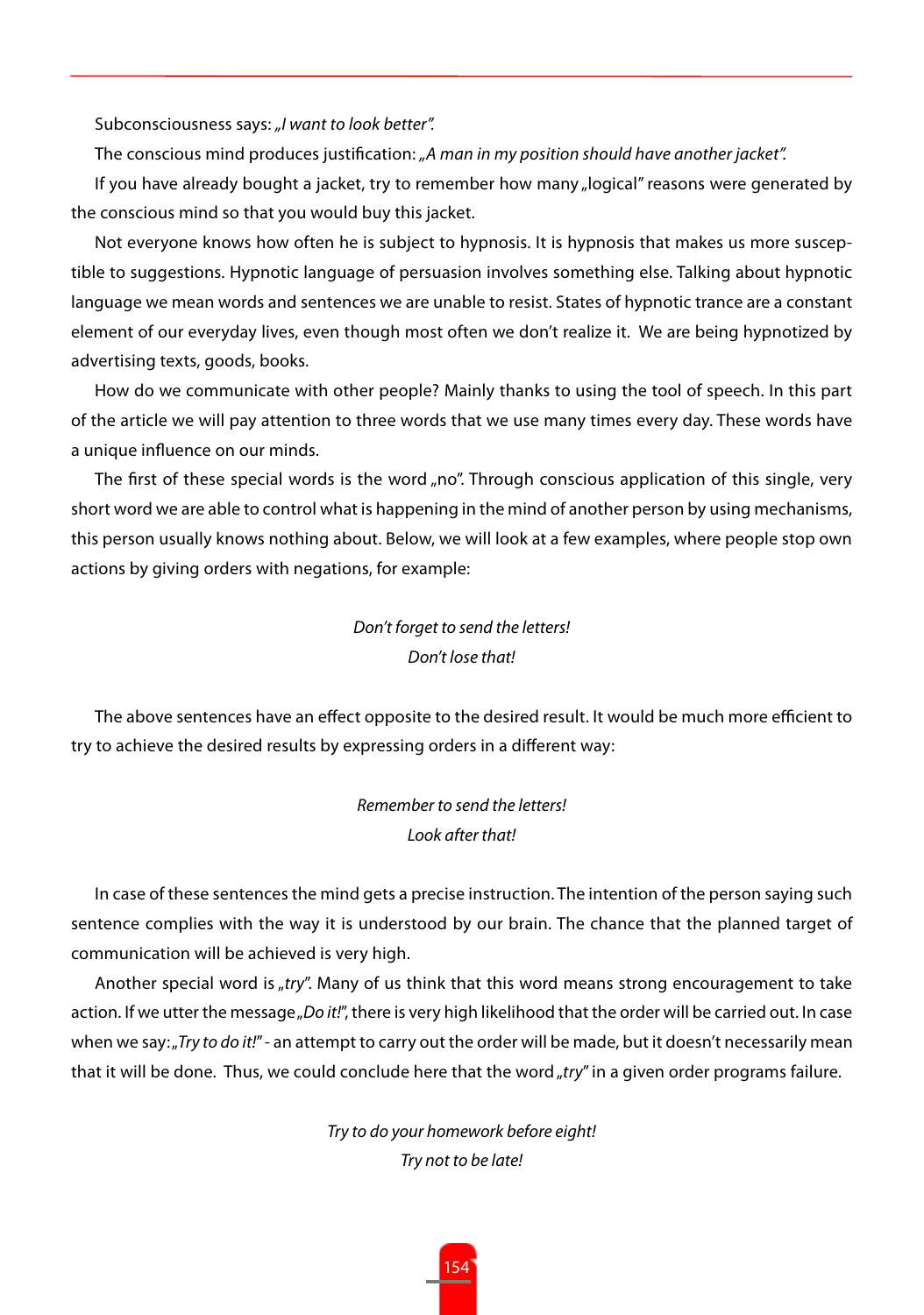We can achieve better results by giving the same order in a different way:

*Do your homework before eight! Come on time!*

The last word with special powers is "but".

*You are an intelligent person, but… You are a beautiful woman, but…*

What would we feel if someone told us one of these sentences? The word *but"* cancels and deletes on the subconscious level the part of the sentence preceding it. The information is noticed and accepted on the conscious level and at the same time deleted on the subconscious level. This means that this way room was made for the introduction of another piece of information, which may also be a suggestion. This mechanism can be used in many various contexts. However, it is necessary to remember a very important thing here. Crucial for the efficiency of this linguistic structure is that the content of the two sentences – before and after "but" - cannot be associated with each other in an apparent way.<sup>10</sup>

Thus, we need to remember that when applying linguistic structures and models, we are communicating with the interlocutor's mind on the conscious and subconscious levels. We can take advantage of this knowledge in everyday life, both in private and professional life.

### **Hidden consumer attitudes**

Research concerning hidden attitudes usually focuses on problems typical of social psychology. However, hidden attitudes can be found in many other areas of life, also in the area of consumers' attitudes. For a very long time consumers and their decisions have been investigated from the point of view of the economy. The consumer's choices were justified mainly with marketing factors (characteristics of a product, its price, distribution) and economic factors. It was thought that the most important factor determining the consumer's choices are his financial assets. This conviction assumed that the consumer makes decisions in a rational way. For example, if his financial assets are smaller, he will buy cheaper things, if they are bigger, he will buy comparably more expensive things. This attitude also suggested that objectively better products should be more popular than worse products. However, experience in marketing provides ample evidence that these assumptions may be wrong. Consumers often make choices which are not the best and at the moment of making a decision they use much smaller amount of information than required at a given moment.

Regarding the consumer as an entity which behaves in a reasonable and well-considered way is emphasized by the classic model of the consumer's decision-making process – the EKB model (from the

*<sup>10</sup> A. Batko, Sztuka perswazji czyli język wpływu i manipulacji, Helion, Gliwice 2005, p. 5-40.*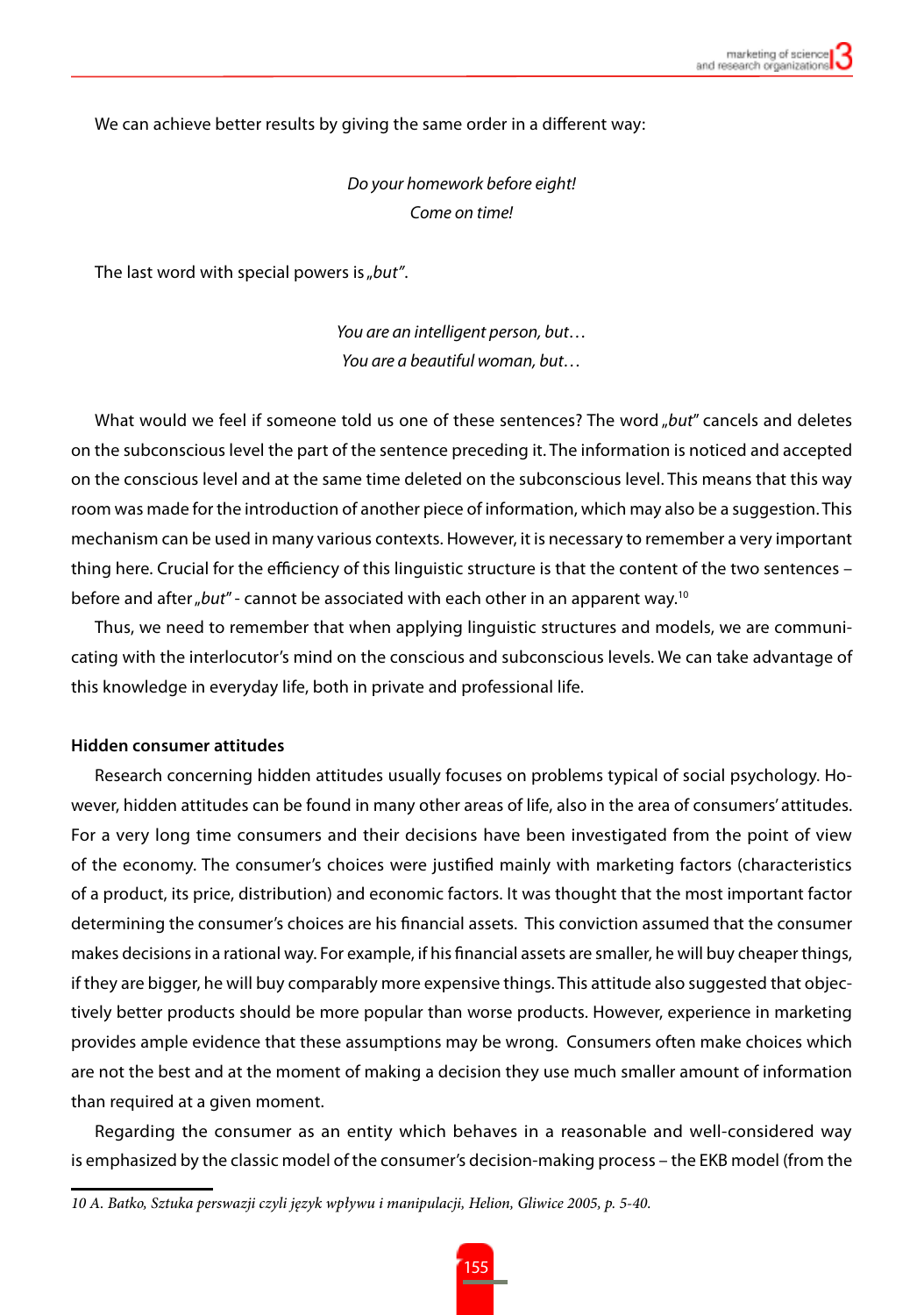names of the authors: Engel-Kollat-Blackwell, 1968; Kotler).

The Engel-Kollat-Blackwell model focuses on the analysis of the course of processing information and making decisions. The level of empirical verification of this model is very low. The best thing about it is that it started research on the course of processing information, analysis of hierarchy of effects and the shaping of criteria of choice as well as consumer's behaviour following the decision-making process.

The E-K-B model assumes that the decision on the choice and purchase of a product is a direct and logical result of the consumer's transition through five stages of the process:

Stage I – creation of consumer's need;

### *She has a new bag – I want it too.*

Stage II – searching and assessment of information concerning the available options;

### *Lacoste, Dior*

Stage III – making a decision, the choice of one and the best option;

### *Dior*

Stage IV – deciding to make a purchase;

Stage V - post-decision assessment (assessment of the product).

This model assumes that the decision made is highly reasonable, which is implied by the information gathered in the second and the third stage. Thanks to the gathered information the product with the most desired qualities is chosen. The E-K-B model is one of the most popular consumer behaviour models in literature on the subject, despite the fact that it cannot be verified empirically.

Another well-known model explaining consumers' attitudes is the multi-aspect model by Fishbein and Ajzen (1974; Ajzen and Fishbein). This model assumes that the attitude towards an object comes from the convictions of a person with regard to traits of an object and the value ascribed to these traits. The methodological consequence of this model is the assumption that we can ask consumer a question concerning his assessment of characteristics of a given product and later the value of these attributes. As a result we will be able to calculate the global attitude towards the object.<sup>11</sup>

According to the "Theory of planned behaviour" by Fishbein and Ajzen, three basic variables influence the intention of a person to behave in a particular manner $12$ :

*<sup>11</sup> D. Maison, Utajone postawy konsumenckie. Analiza możliwości wykorzystania metody IAT, Gdańskie Wydawnictwo Psychologiczne, Sopot 2004, p. 36-38.*

*<sup>12</sup> I. Ajzen, D. Albarracin, R. Hornik, Prediction and change of health behavior: applying the reasoned action approach, Lawrence Erlbaum Accociates, Inc., USA, 2007, p. 71.*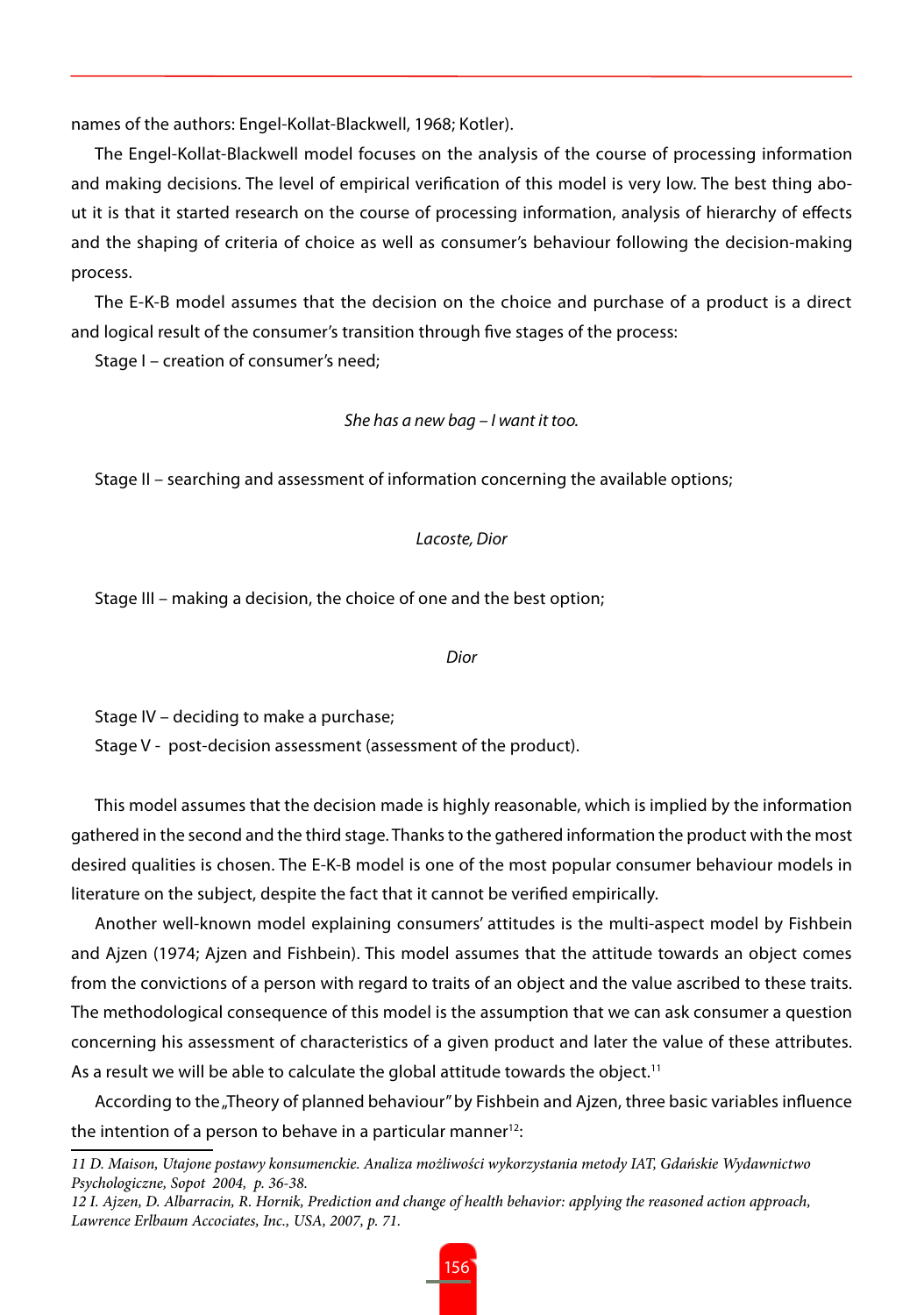AB – attitude towards the behaviour, SN - subjective norm of behaviour in relation to performing or not performing, PC – perception of control of behaviour. The influence of these variables on the intention is presented in form of a linear model:

$$
Bl = \alpha + w_{1}AB + w_{2}SM + w_{3}PC + \varepsilon
$$

where:

α – scaling constant, w<sub>1</sub>, w<sub>2</sub>, w<sub>3</sub> – w1, w2, w3 – weights of relative influence of AB, SN and PC on BI, ε – error (small, random deviations, e.g. noise).

The theory of planned action by Ick Ajzen and Martin Fishbein is based on the assumption that people behave in a rational way and when they decide to take or not to take some action, they consider the possible results of the action. This can be shown in the following example:

Attitude: *Fatty food isn't harmful.* Norm: *There's nothing wrong about eating a hamburger.* Intention: *I will have a hamburger as soon as an opportunity comes along.* Favourable circumstances: *I'm walking past a fast-food restaurant.*

### **Memory**

Research concerning memory usually takes place in laboratories. People taking part in experiments are usually presented with artificial situations, which are devoid of natural context and allow us to discover the rules governing cognitive functioning of memory. Many of the patterns applied in laboratories, can be observed in human's natural habitat. An example of natural environment is the market, which consists of such marketing factors as advertisement, price, product, shop. The above-mentioned stimuli reach the consumer in great numbers. They come from the street, from television, radio, Internet, newspapers, leaflets, billboards. For an average consumer they may seem to be chaotic and random, but in fact they are meticulously planned elements of marketing strategies.13 The process of building strategy is based on the strategic analysis of the environment and the strategic potential of a company and on strategic planning. Formulating a strategy means big intellectual effort for people participating in this activity, above all, for the managers. Building strategy is a creative task, which requires knowledge, talent, abilities and predispositions.14 One of the most important goals of such strategy is planning an advertising campaign

*<sup>13</sup> A. Falkowski, Praktyczna psychologia poznawcza: marketing i reklama, Gdańskie Wydawnictwo Psychologiczne, Gdańsk 2002, p. 101-102.*

*<sup>14</sup> L. Nieżurawski, G. Owczarczyk-Szpakowska, Zarządzanie strategiczne przedsiębiorstwem, University of Humanities and Economics in Włocławek , Włocławek 2005, p. 38.*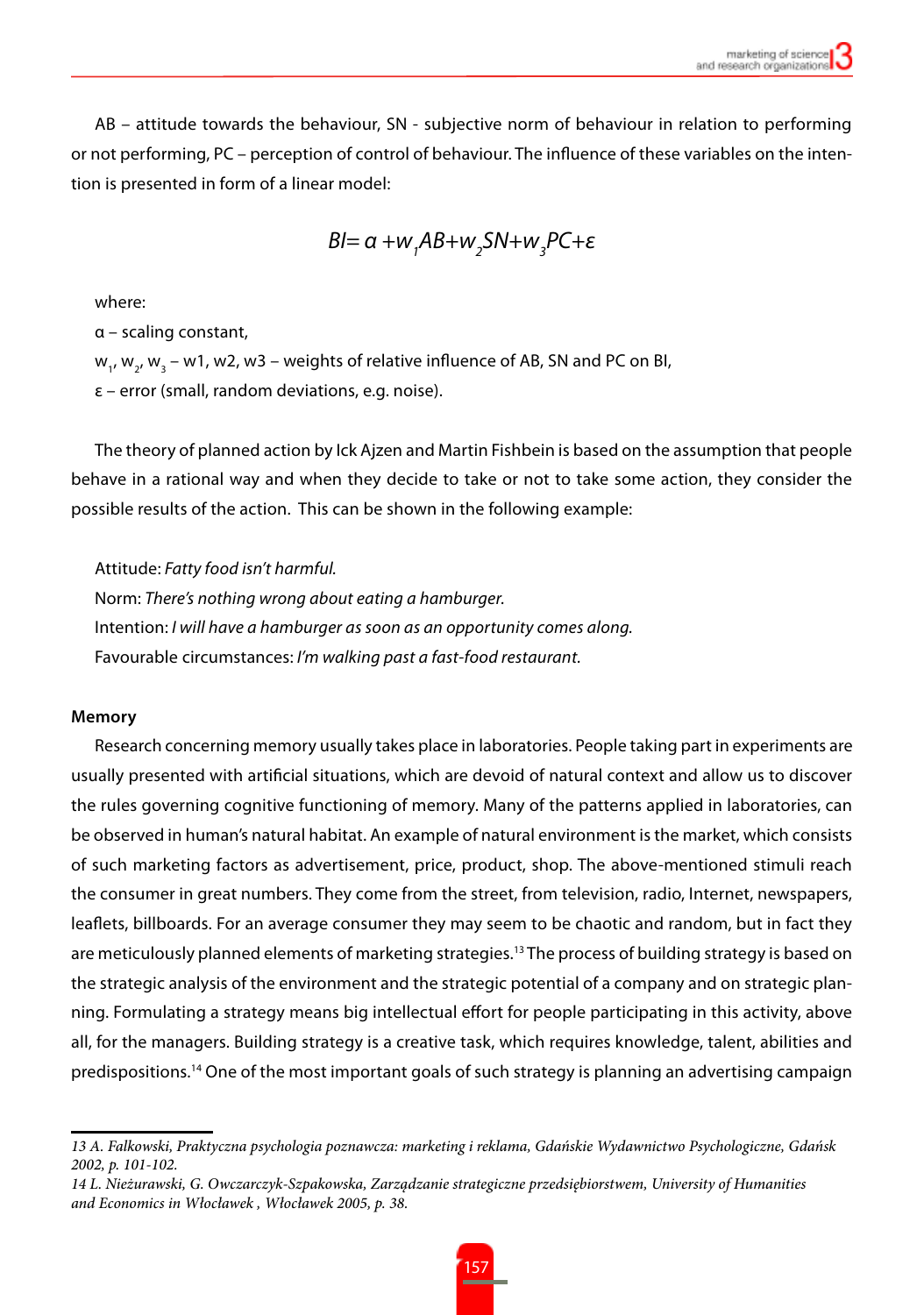so that information directed at the client stays in his mind together with positive associations concerning the brand of the advertised product.

In his everyday life the consumer sees many advertisements referring to products of a particular kind, but under different brands. Most often it takes some time before the consumer makes a decision on the purchase of a product of a particular brand. Thus, it could be said that such situation corresponds to retroactive interference, in which you lose access to previously memorized advertisements as a result of perceiving and remembering information about brands and products. Statistically, consumers perceive from three hundred to six hundred advertisements a day and over a half of them cannot recall any particular advertisement from the last 30 days (Burke, Srull, 1988).

Thus, managers dealing with promotion of goods often assume that simply by broadcasting a commercial more often they will make the consumer remember information about a given brand better. Is this kind of strategy efficient? Without any doubt it is very expensive. Research conducted by R. Burke and T. Srull in 1988 has shown that repeating an advertisement makes recipients remember it better only in case when there are no other advertisements, that is, when there are no interfering stimuli. As commercials are usually presented in blocks consisting of many advertisements, such situation is completely detached from reality. Repeating an advertisement in such a block doesn't make it easier to remember, which is shown by empirical research conducted by Burke and Srull.

Is there any other strategy that could be applied in order to improve the efficiency of memorizing advertisements? Let's make a hypothesis, made by Tulvig and Psotka in course of their research. Inability to remember already seen advertisement is not really the effect of losing trace of the memory, but it is associated with the fact that it is hard to extract this trace. This process that can be called retroactive restraining, which is the result of perceiving many other bits of advertising information. In such case a method used to extract a "lost" advertisement may be using hints for recalling it. Applying such strategy may bring multiple benefits to companies. Not the growth of frequency of broadcasting a commercial but rather a strategic manipulation of hints for recalling it may be the cause of growth of sales.

Regular research on hints for recalling advertisements, as well as on their influence on the assessment of the brand of the advertised product was conducted by K. Keller. The author's idea boiled down to using marketing strategy, which involved putting advertising elements (hints) in form of words or pictures on the packaging of a product. Thus, it could be presumed that if a consumer has ever memorized an advertisement of a product and now he can see some elements of this advertisement on the packaging, through dispersion of stimulation in a network of connections he may recall to his operating memory other elements of the advertisement including the name of the brand in form of an image or a word. In case when these recalled elements are associated with positive emotions during perception of the advertisement, the consumer will be ready to buy the given product. Each element of the remembered advertisement can be interpreted as cognitive units connected with each other through a network of associations in long-term memory. J. Hutchinson and D. Moore (1984) mention such elements of the advertisement as:

1. information about the brand presenting its advantages,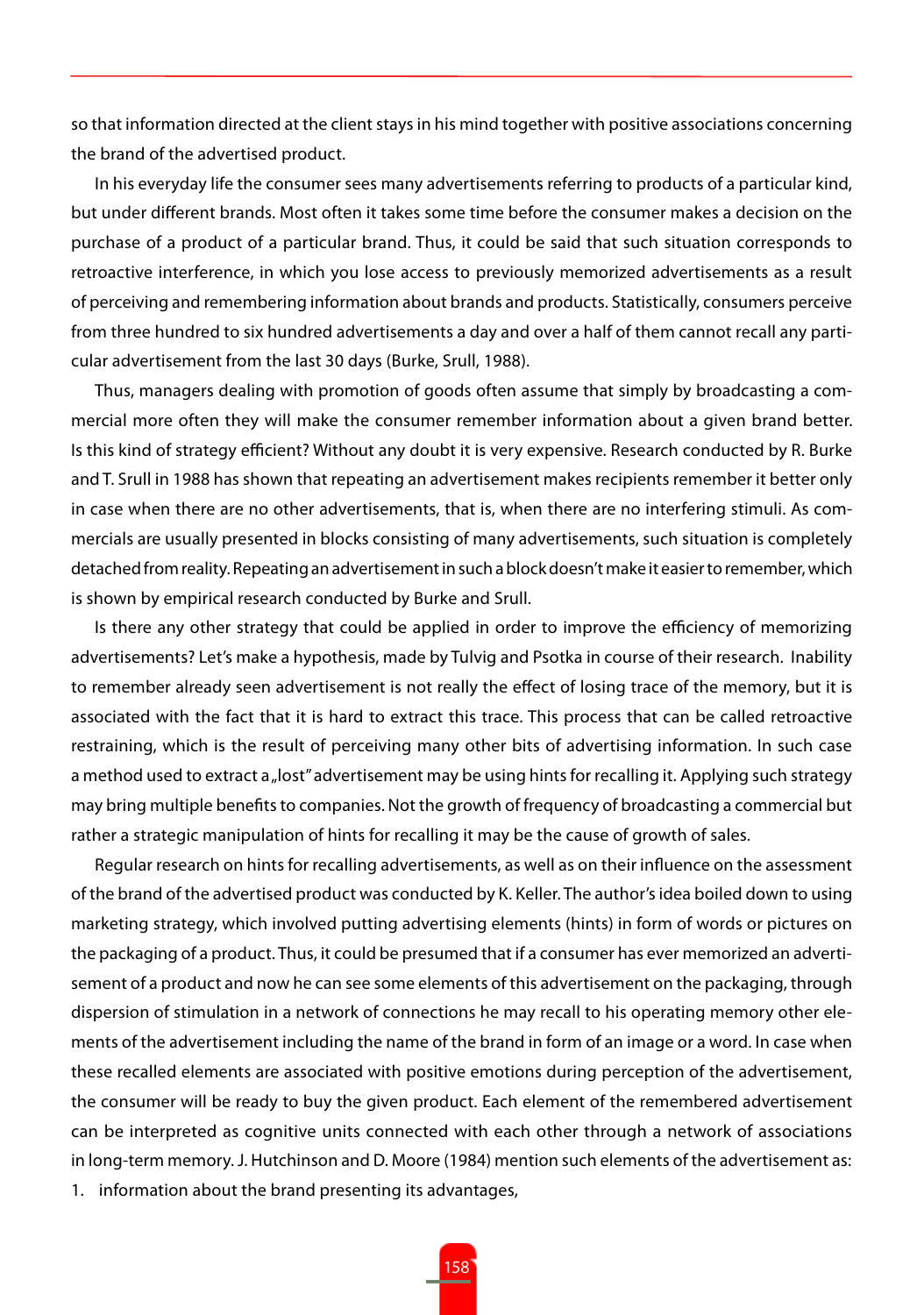- 2. information about the advertisement defining its form, style, esthetic,
- 3. brand identification,
- 4. product category,
- 5. assessment (cognitive and emotional reaction stemming from the general impression evoked by the advertisement as well as from the perception of its contents.

The above-mentioned cognitive units can be remembered and connected with each other as a result of perception of advertisement. They can also be connected with other cognitive units previously imprinted in memory, for example, with the previously perceived advertisements. The structure of organization of these connections, in which their strength plays a major role, determines access to these units. The consumer's decisions on buying products, viewed from the perspective of a network model, depend on the process taking place during the activation of a structure of connections between cognitive units corresponding to various elements of advertisements. What can facilitate this process is the application of hints for recalling advertisements. According to the rule of specificity of coding, these hints constitute contrast, which contributes to activation of other elements of advertisement and improves their accessibility in the operating memory.<sup>15</sup>

### **The language of advertising message**

An effective advertising message should contain intriguingly presented promises and make it credible. Both making the message intriguing and making it credible can be achieved through sound or image – but most often it is achieved through language and words. In the structure of an advertising campaign advertising reflection can be positioned in various ways. The sender creates an advertising message for the recipient – from this point of view it is important to determine at what moment the language of the message affects the recipient. For the recipient it is not important whether the slogan was created as the first or the last element in a campaign. For him it is important that at first he has contact with the final shape of an advertising message – it is obvious that the importance of the first stimulus is great.

*"You never get the second chance to make the first impression" - Andrzej Sapkowski*

Formulas defining the stages of functioning of an advertising message have been evolving along with the development of advertising.16

Specialists who create advertising take advantage of various formulas, patterns, models etc. The following are some of the most common formulas:

**SLB** *(stay, look, buy);* 

**AIDA** *(attention, interest, desire, action);* 

**AIDCAS** *(attention, interest, desire, conviction, action, satisfaction);*

*<sup>15</sup> A. Falkowski, Praktyczna psychologia…", op. cit., p. 102-105.*

*<sup>16</sup> J. Bralczyk, Język na sprzedaż czyli o tym, jak język służy reklamie i jak reklama używa języka, Gdańskie Wydawnictwo Psychologiczne, Gdańsk 2004, p. 11.*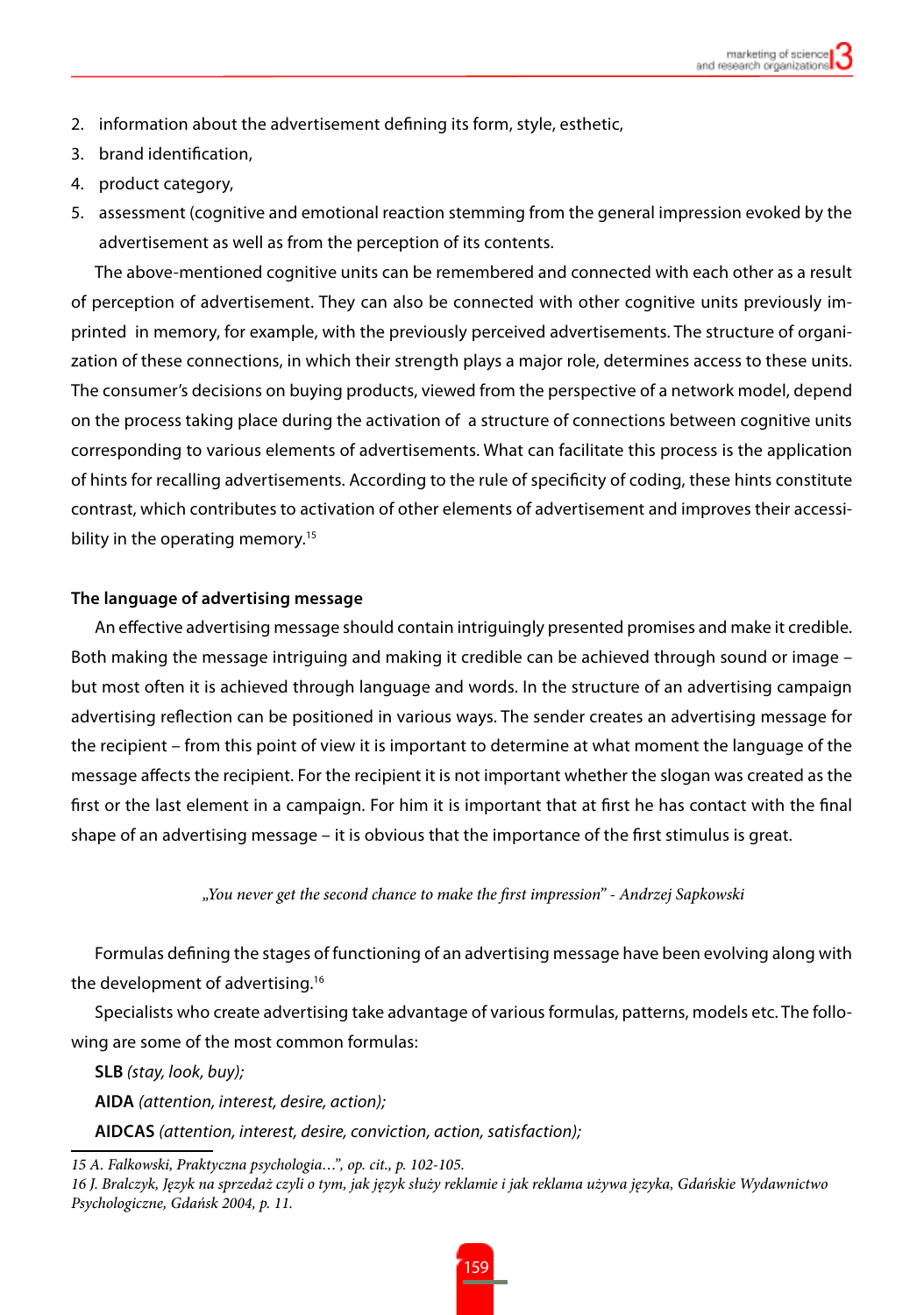**DIPADA** *(definition, identification, proof, acceptance, desire, action);* **DAGMAR** (*defining advertising goals for measuring advertising results).17* Let's imagine the following sequence of stages of operation of an advertising message:

*An advertising message has to be noticed first (here the aspect of language is not that important), The message should draw attention (language here is very important – whether we react or not, depends on the linguistic form),*

*Advertisement is supposed to arouse interest (there is no doubt that attractive linguistic form may help in that),*

*Evoking the need to have a product (this is the place for the persuasive function of language – it depends on the linguistic form, whether persuasion will evoke such need),* 

*The message is supposed to persuade to take action – action is the desired result (here external factors such as: availability of the product, the client's disposition).*

Additionally, when linguistic means are used in a conscious way, two things should be taken into consideration. Advertising message hardly ever starts working right away. Advertising texts, even more than any other kind of text, are created for reproduction. Iteration is one of the most important elements from the very start. When we first hear a perfect message, we should get the information, next we should make the bit of information more credible and as a result remind the recipient of what he already knows and believes in, in case of further exposures. Thus, it works in a constant way. However, it is different at every stage.

Advertising theorists enumerate many desired traits of an advertising message, which are usually also the desired linguistic traits of this text.

Thus, the message is supposed to draw attention and be easy to remember. It should be bold, original, but also natural and rational. Such traits as comprehensibility, simplicity and brevity also play a major role. The message should inform about the traits of a product and at the same time remain honest, credible. It should also express confidence in convictions, respect for the recipient and evoke liking. At the same time it cannot irritate the recipients with impudence and aggression. As a result it is supposed to comply with moral and social norms of behaviour, public opinion and law.<sup>18</sup>

### **The rules of exerting influence on people**

Robert B. Cialdini, a renowned social psychology professor of Arizona State University spent about

*<sup>17</sup> J. Altkorn, Podstawy marketingu, Instytut Marketingu, Kraków 1995, p. 313.*

*<sup>18</sup> J. Bralczyk, Język na sprzedaż…, op. cit., p. 12-13.*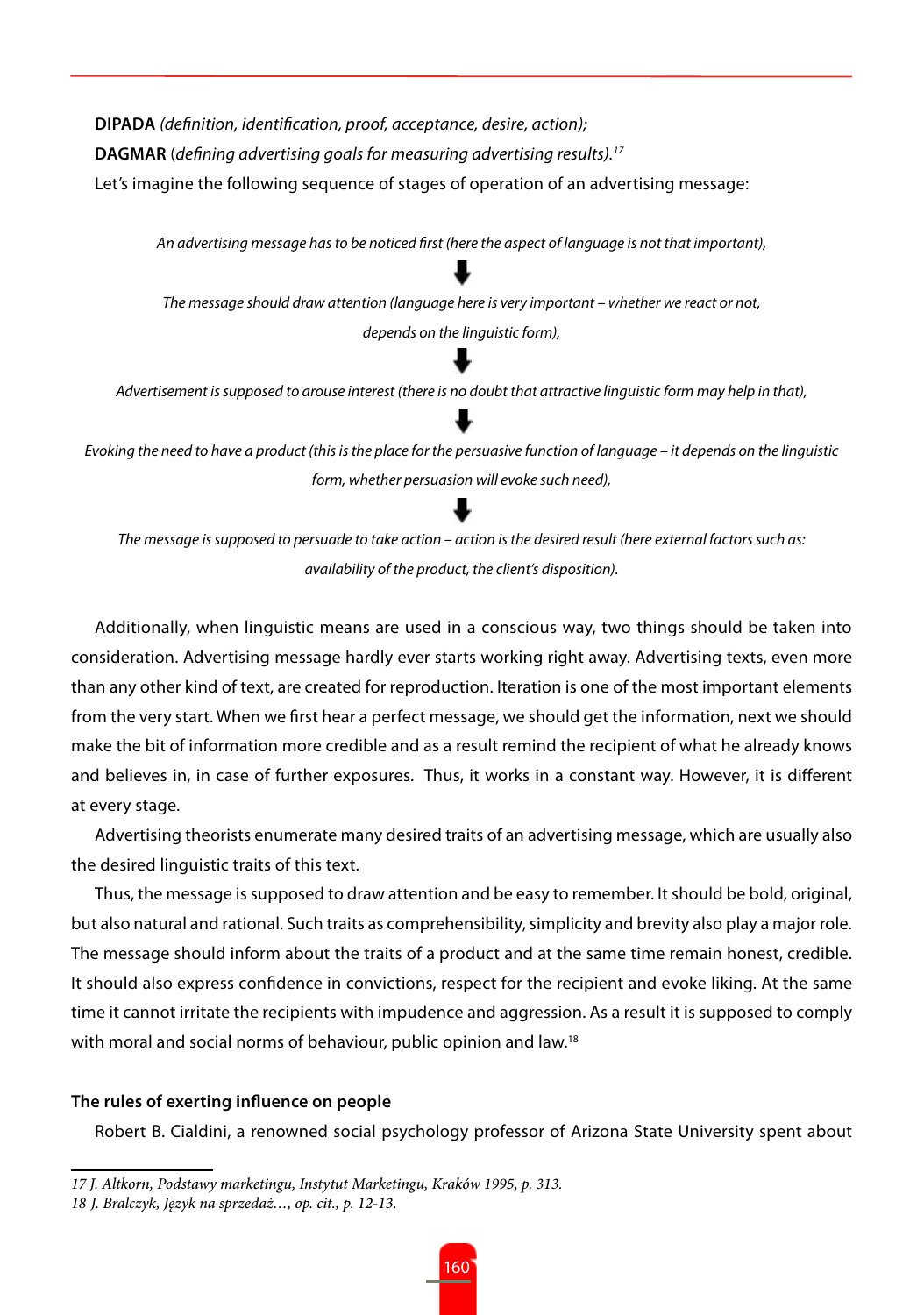a dozen years on scientific research concerning people's behaviour – in particular their susceptibility to persuasion and their decision-making. He has proven that even though the techniques of exerting influence on others may take thousands of various shapes, most can be classified into six categories. Each of them is based on one fundamental psychological rule, which steers the process of human behaviour. It is this rule that grants the power of persuasion to various techniques. Professor Cialdini has isolated six standard rules known to every marketing and sales specialist.

These are the rules of:

- mutuality.
- • involvement and consequence,
- social evidence of rightness,
- liking.
- authority,
- unavailability.

### **The rule of mutuality**

The rule of mutuality is one of the oldest rules existing among people. It is so wide-spread that Alvin Gouldner (1960) and other sociologists came to a conclusion that the duty of mutuality is known to all human societies. Mutuality constitutes an exceptionally effective tool for exerting influence on others. It is due to the enormous power of this rule, that often the feeling of commitment determines whether we satisfy others' requests, which we would certainly reject without that feeling.

An example of application of the rule of mutuality may be a free sample – a marketing technique, which has already been used for a very long time and has been very successful. Very often the seller or producer gives a potential buyer a small portion of his product, so that he can try it out. The allure of a free sample is that as the client doesn't have to pay for it, it may be regarded as a gift. Receiving a gift obliges the recipient to do something in return – purchase the tested product. This is the only way to reciprocate the seller's gift.

The rule of mutuality is very strong, which allows it to overcome the influence of other factors affecting our decisions. Even favours we don't ask for evoke commitment to mutuality. This in turn limits our ability to choose people we owe something to and provides them, not us, with real choice in this respect. This rule may stimulate unfair exchange of goods – striving to quickly get rid of the unpleasant feeling of commitment a person may agree to make a much bigger favour, than he himself received.

Dozens of companies apply the rule of mutuality in their marketing strategies. The above-mentioned free samples, free advice, or the visit of an expert create commitment to a particular company.<sup>19</sup>

*<sup>19</sup> B. R. Cialdini, Wywieranie wpływu na ludzi. Teoria i praktyka, Gdańskie Wydawnictwo Psychologiczne, Gdańsk 2011, p. 48.*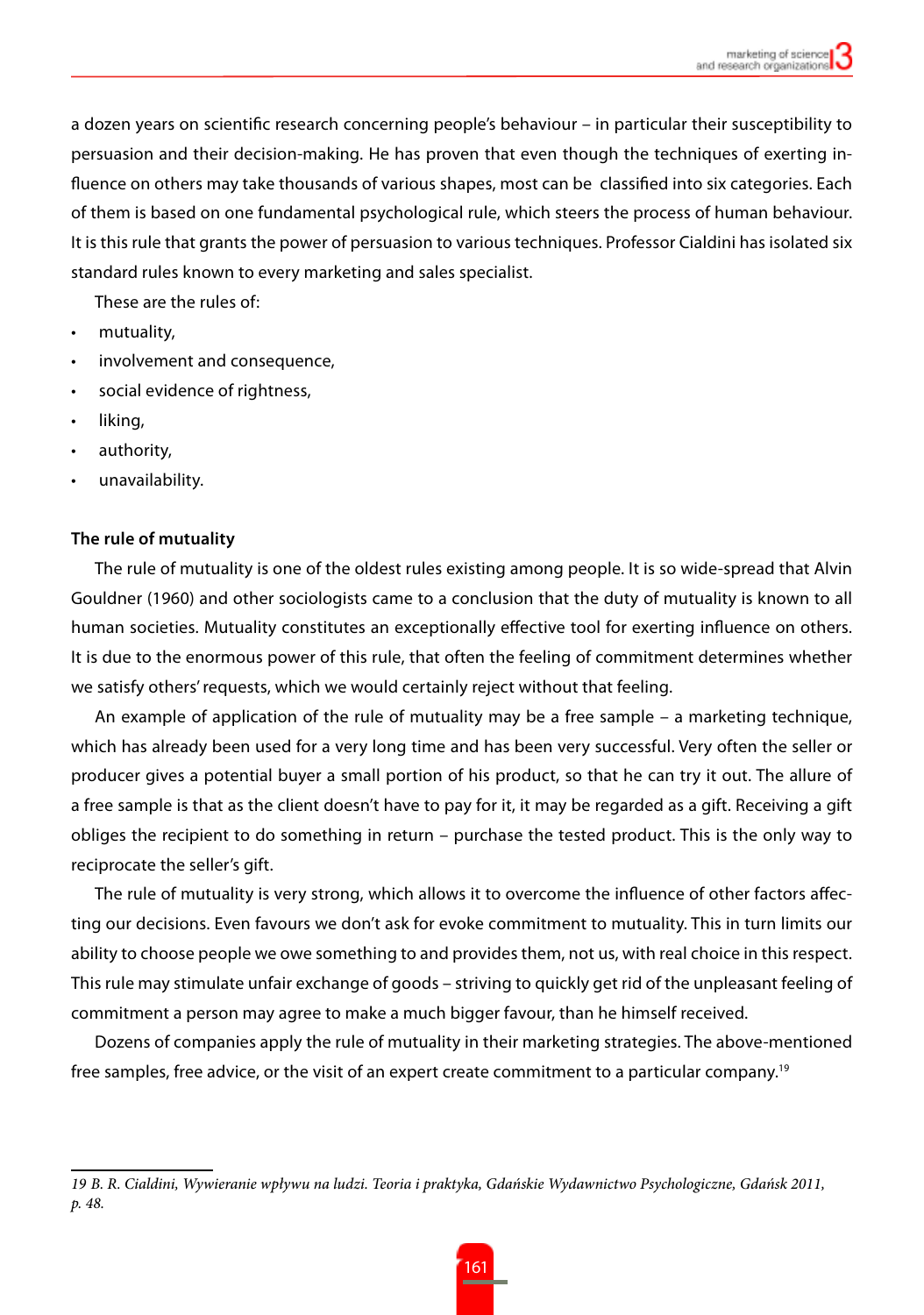### **The rule of involvement and consequence**

Psychologists have long known the power of people's desire to achieve harmony between words, convictions, attitudes and actions. The desire to achieve harmony comes from three sources:

- Consistency is highly valued by the society;
- Consistent behaviour is usually beneficial for those who manage to achieve it;
- Consistent attachment to a defined pattern of behaviour facilitates dealing with complications in contemporary life.20

One of the ways to improve the chance for a positive response in reaction to a request or offer is convincing somebody to take action, which is a small step towards the position (evoking involvement) coherent with the character of the request. Cialdini illustrated this phenomenon with an example of a restaurant which has a problem with reservations. The problem was that people calling and booking tables wouldn't come to the restaurant. The situation had a negative impact on everybody. The restaurant – because it had to reject other guests due to lack of free tables, the owner of the restaurant, because he bought food for the kitchen, but the restaurant was empty. It was really a very serious problem. At first the restaurant tried to introduce a new strategy, however, it didn't bring the desired results. When a client phoned the restaurant, he had to provide his credit card number. If he didn't show up at a particular time, he was charged 15 to 20 dollars. The protest of clients made most restaurants abandon such "practices". A restaurant owner from Chicago, Gordon Sinclair found a better solution to the problem with reservations. He asked his employee answering phonecalls to slightly modify her standard statement confirming reservation. Earlier the woman used to say:

*"Thank you for calling Gordon's Restaurant. Please contact us in case you need to cancel or change your booking.*

### It was changed to:

*"Thank you for calling Gordon's Restaurant. Could you please call us, if you need to change or cancel your reservation?"* 

On hearing the words "Could you please call us in case you need to cancel or change your reservation?" everyone would react in a similar way, saying something like: Sure. No problem. Of course. This way the person booking a table makes an active, public, fully conscious commitment. From the time this change was introduced, the number of empty tables dropped by 300%.

Only three words, which are of great importance, were changed in the statement. We want to be consistent and react in a way that confirms our position.

Public involvement is also important, as people usually behave consistently, when other people see their actions.21

*20 Ibidem, p. 130-131.*

*<sup>21</sup> B. R. Cialdini, Zasady wywierania wpływu na ludzi. Szkoła Cialdiniego, Helion, Gliwice 2011, p. 72-74.*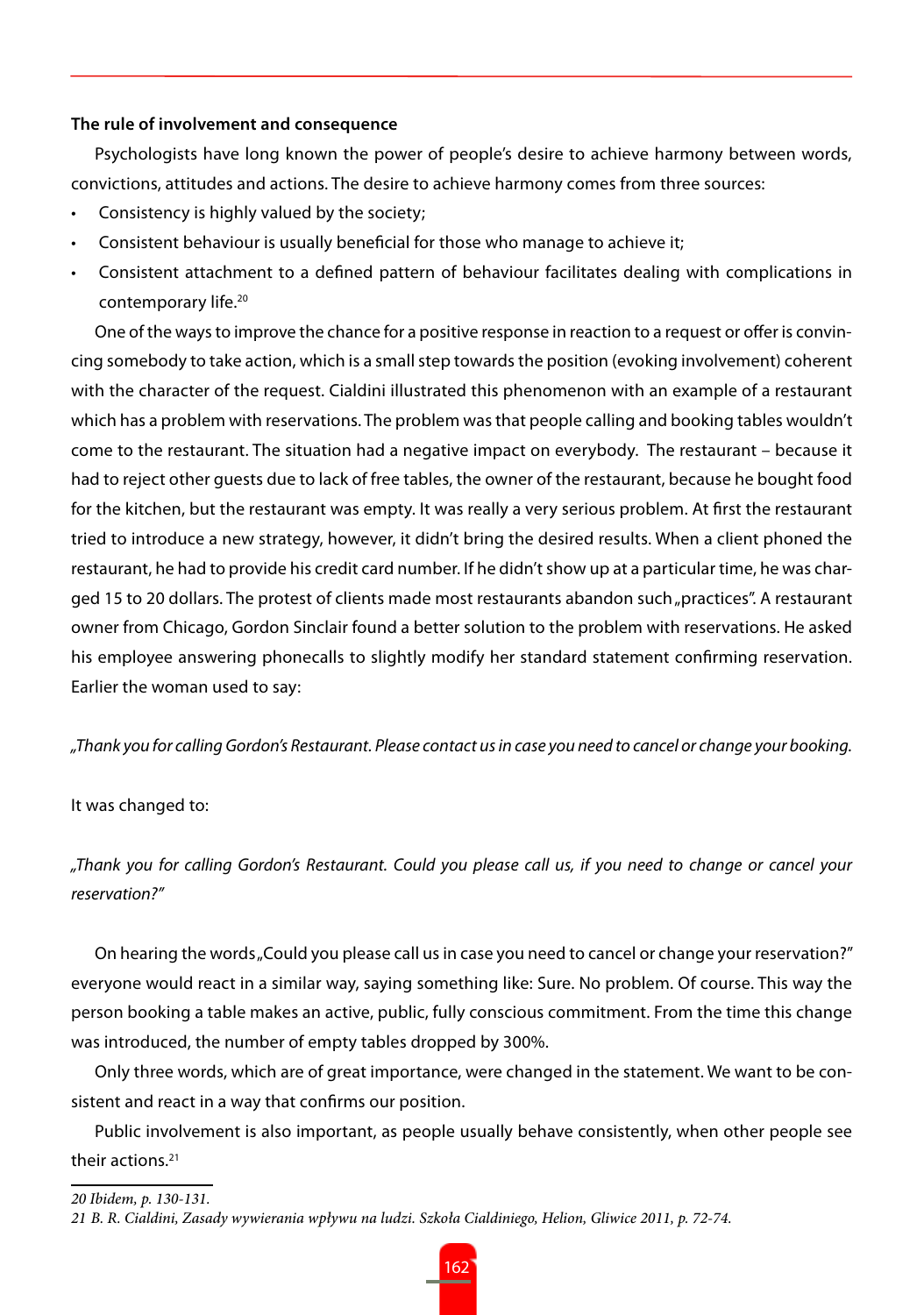### **The rule of social evidence of rightness**

According to this rule what other people believe in or how they behave often constitutes the foundation of the decision we make. The rule of social evidence gains more power, when we observe the behaviour of people similar to us (Festinger, 1954; Platow et al., 2005). The way other people behave gives us hints with regard to the correctness of our behaviour. Research has shown that we are more likely to follow the actions of people similar to us, than the actions of people different from us (Abrams, Wetherell, Cochrane, Hogg i Turner,1990; Burn, 1991; Schultz, 1999). For this reason in advertisements of various products we can often find positive opinions about these products coming from normal people. Most people are "normal" people and they constitute the majority of potential buyers of almost every product. Marketing specialists know very well about that and for this reason most products are advertised by completely normal, average people.

Social evidence of rightness has the strongest impact in two cases:

- When people feel uncertain, they look for hints in other people's behaviour.
- The effect of social evidence is especially strong when it comes from people similar to us.

In order to protect ourselves against the influence of others, we need to watch out for falsified evidence of other people's behaviour. It is also necessary to realize that other people's behaviour cannot influence our decision-making.<sup>22</sup>

### **The rule of liking**

We usually agree to satisfy the requests of people we know and like. Those dealing with social influence in practice realize the functioning of this rule and for this reason they do their best to make us like them. One of the traits of a person exerting influence is his physical appearance – research shows that this means more than is commonly believed. Physical beauty of a person can be transferred to his psychological traits such as intelligence, kindness or talent. Attractive people are able to exert stronger influence on our behaviour and opinions. The second factor is similarity – we like people similar to us and we are more eager to tell them "yes". Our liking for other people can be boosted by their compliments targeted at us. Mutual liking can also be boosted by high frequency of contacts with a person or an item.

Another factor boosting liking for a person or an item is associating them with something we like. For this reason not only advertising specialists, but also politicians, producers try to associate themselves or their products with something we like.

Potentially, an efficient strategy of reducing our obedience to someone we like is learning to detect an unexpected rise in liking for this person. At the moment when we detect this surge, we should stop contact with the person for a while and separate in our minds our feelings for the person from the feelings for this person's offer. The right decision can be made only on the basis of our feelings about the offer.<sup>23</sup>

*<sup>22</sup> B. R. Cialdini, Wywieranie wpływu na ludzi…, op. cit., p. 157, 182.*

*<sup>23</sup> Ibidem, p. 223.*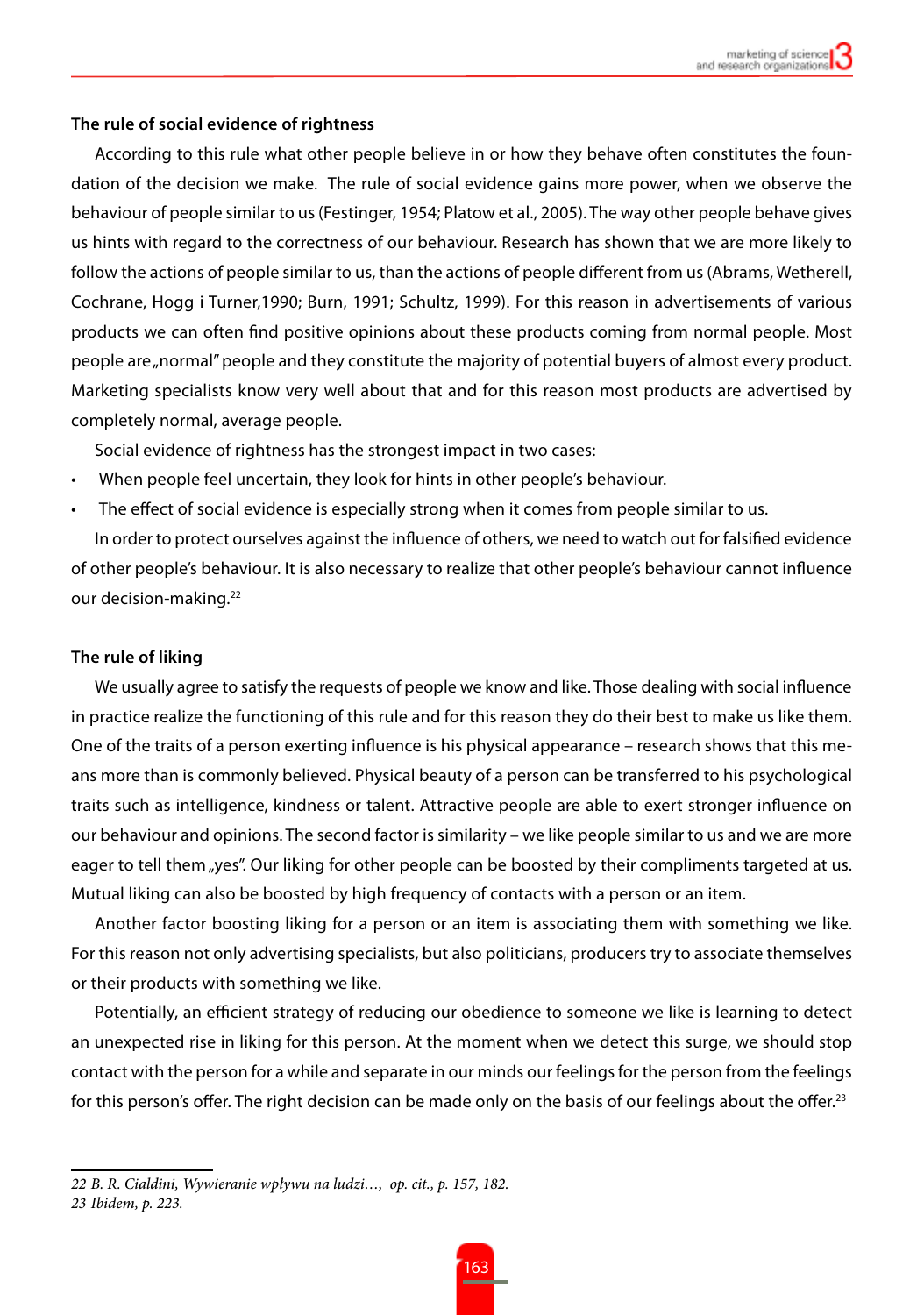### **The rule of authority**

Milgram's research on obedience has shown strong inclination towards making concessions to authorities. In the experiment many mentally healthy, normal people administered dangerous and painful electric shocks against their will to another person. They did it, because they were ordered to do it by a person who played the role of an authority. In reality, electric shocks were simulated. The goal of the experiment was to investigate the tendency to obey rightful authority. Moreover, the research has shown that obedience to real authority is adaptational in character, because authorities are usually characterized by knowledge, wisdom and power. Moreover, obedience to authority may appear automatically during the decision-making process. Automatic obedience to authorities may mean submitting only to such symbols as titles, clothes or cars, not to the essence of the authority. People who are not authorities, but appropriate one of the above mentioned symbols, may have strong influence on others.

Protecting ourselves against such undesired influence of an authority involves answering two questions:

- Is this authority a real expert?
- How much can we trust this person in this situation?

The first question leads us to the essence of authority, however, it draws our attention away from its symbols. The second question draws our attention to probable measures a person trying to be regarded as an authority may take in order to make us trust him.<sup>24</sup>

### **The rule of unavailability**

The rule of unavailability refers to the fact that people generally desire things that are unavailable or that are in short supply. This rule functions in line with the statement that "forbidden fruit tastes better". This is a method commonly used in marketing in order to encourage clients to purchase a product: "this product is unique" or "this is the last pair". There are two reasons for the existence of this rule. First reason is the availability of a thing. Usually we think that things that are harder to get are more valuable and that their unavailability may serve as an automatic indicator of their value. Second thing is that the unavailability of a certain option becomes a factor causing the loss of freedom of choice and action, which raises our opposition. This opposition becomes a symptom of increased desire to have the unavailable thing.

The results of the conducted research show that limiting access to some product makes it more desirable. The rule of unavailability is the strongest in a situation where unavailability appeared recently and when we have to compete with others to get the rare product.

It is hard to oppose the pressure exerted by unavailability of a certain product with pure reasoning. Our defense may involve taking advantage of the influx of emotions evoked by unavailability. If we are under influence of emotions, we should try to cool down and assess whether we really need this hard- -to-get product.

The above-mentioned examples show simple and efficient ways of learning to exert influence on others. Exerting influence on others consciously is very often used by marketing specialists to create advertising messages.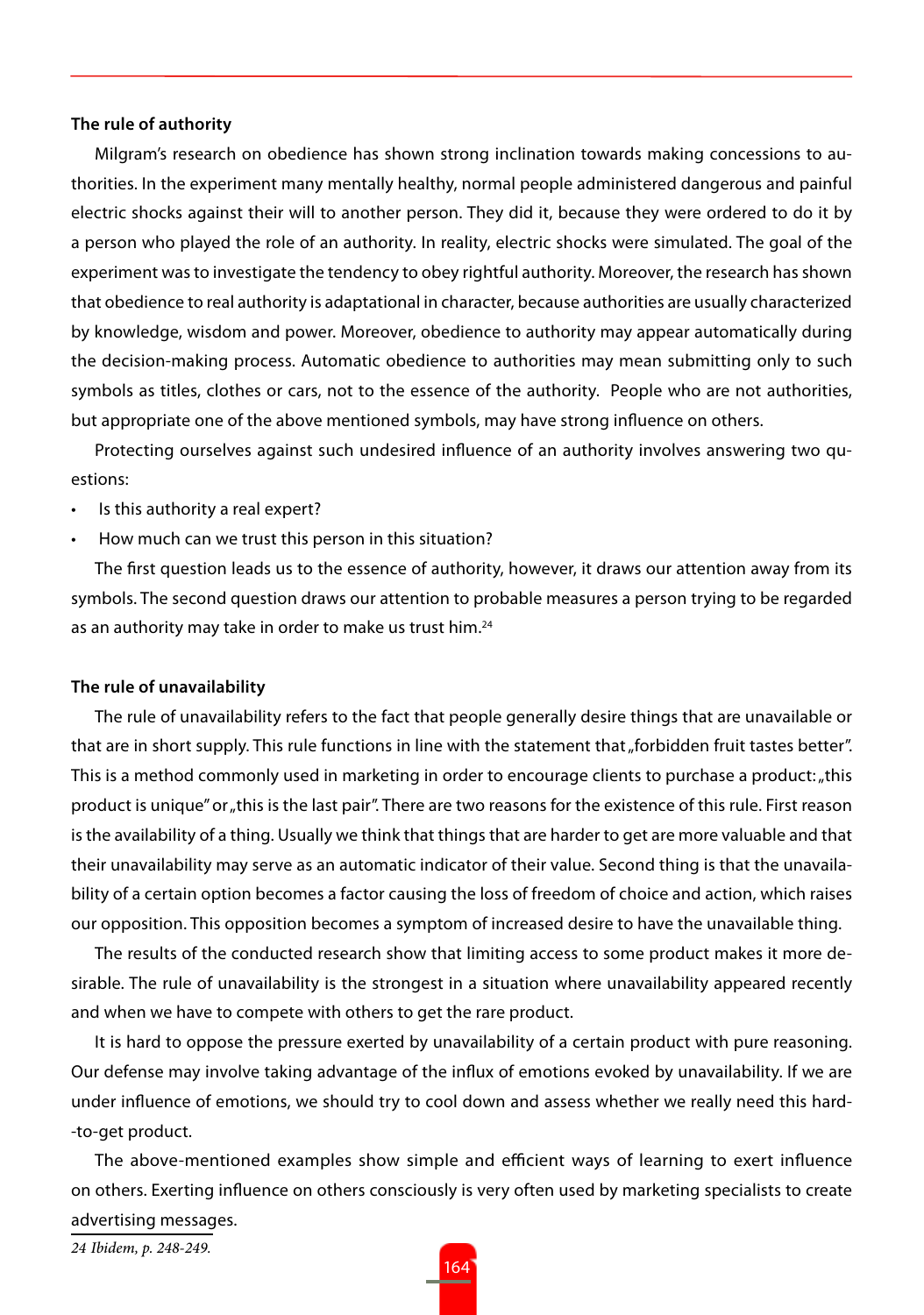### **Emotions in advertising**

Emotions (*emovere* in Latin) – strong feelings (conscious or subconscious) are a subjective psychological condition accompanying everyday events. Good examples of emotions are: anger, worry, anxiety, joy, liking, astonishment. Emotional reactions accompany the recollection of experiences, processes of perceiving the environment as well as the consumer choices.

Thus, emotions appear in all spheres of behaviour of the consumer. Due to the fact that they play a major role, they are used in advertising. Perceiving, remembering, learning advertisements depends not only on psychological laws governing these processes, but also on the feelings they evoke.

In the context of creation of advertising not only the expression itself but also the way emotions are expressed is important. If the advertisement includes pleasant elements and elements encouraging to come in contact with the thing evoking this feeling, we can say that this advertisement evokes a feeling of joy in us. However, if it includes elements, which evoke a vision of harm and unwillingness to purchase a particular thing, then we can talk about fear.

Theorists of emotions make various assumptions with regard to the number of emotions, depending on the data they take into consideration. The best-known classification of emotions is the one introduced by C. Izard (1977). This classification distinguishes between ten basic emotions: joy, interest, astonishment, anger, worry, repulsion, disdain, fear and guilt.

Evoking of emotions can take place only when we deal with appropriate events, eg. with the currently watched advertisement, but also at the time of recalling an advertisement watched in the past. Thus, both the processes of perception and memorizing take place in the creation of emotions.

Research on consumer behaviour conducted by Deborah MacInnis and Roberta Westbrook (1987) prove that when people watch advertisements, they really experience a whole spectrum of emotions. In their research MacInnis and Westbrook analyzed what characteristic elements of advertising lead to particular emotions of consumers. The research has shown that advertisement can for example evoke anger, when people who behave abusively towards each other, disturb or behave in a dishonest way in various situations, are shown.

### **Positive emotions and music**

Advertisements also refer to the consumers' emotional sphere highlighting mainly positive emotions associated with the consumption of goods and services, such as sensuality, joy, pleasure and good taste. An example of that is the advertisement of a coconut treat with a whole almond inside – Rafaello:

*"More than a thousand words"*

another example is the advertisement of Milka chocolate:

*"The most delicate pleasure"*

165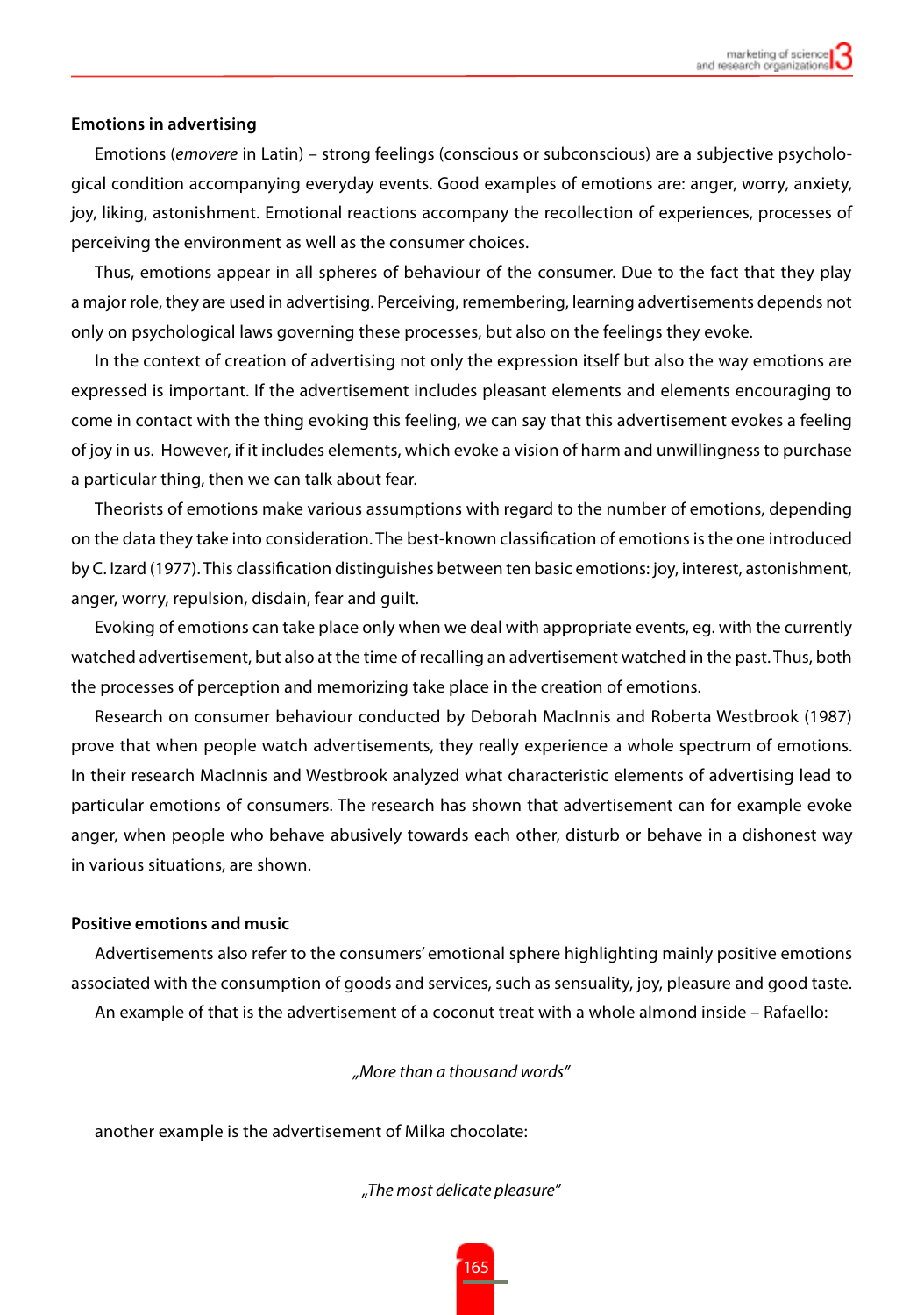or that of Wedel chocolate:

### *"Produced for pleasure"*

Joy is an emotion very often used in advertising. Factors, which are usually associated with joy are for example the words: "pleasure", "delight" or simply a smile.

In the process of creation of advertising the pattern of childhood is often used, as it evokes the instinct of looking after a defenseless child. This pattern is usually used in advertisements of goods for children, like baby food or toys, for example, the advertisement of Bebiko:

### *"Healthy children are happy children"*

Young animals, which similarly as children evoke positive emotions, also have the characteristics of the pattern of childhood. A good example of that is the advertisement of Whiskas cat food:

### *"Your cat would be buying Whiskas"*

A popular stimulus applied in advertisements is sexual attraction. Eroticism is among the strongest elements drawing the attention of recipients of advertisements. Most often charming looks, satisfaction and pleasure are associated with the sexual motive.<sup>25</sup> Using the elements of romance, love, flirtation is very common in advertisements of cars, cosmetics as well confectionery. A good example here is the advertisement of a chocolate wafer Kinder Bueno (Let it seduce you). The creator of the advertisement didn't use a single word, just music.

Music is a factor which creates atmosphere. It is a very important peripheral hint, because it appears as background in almost all advertisements. Music has an impact on raising the level of consumers' excitation and their emotions. According to Deborah J. Macinnis and C.W. Parka (1991) from the University of Arizona, in persuasive messages two effects associated with the influence of music are applied. The first effect of applying music in advertising is associated with stimulating strong emotions referring to experiences from the past. Thanks to this the attention of consumers is raised. According to Marian C., Burke and Julia A. Edell (1989) the influence of music on attitudes is associated with evoking emotions, which take part in the shaping of attitude towards brands. Second thing is that the effect of using music in advertising is associated with adapting music to the central hints of the message, that is, to textual and visual elements of the advertisement. According to the assumption of Gestalt theory, music which doesn't differ from other elements of the advertisement is regarded as a part of the whole and not as a separate element. Music matched this way doesn't compete with other elements of the advertisement and contributes to creation of the specific meaning included in the advertisement. This way music, equally

*<sup>25</sup> A. Falkowski, T. Tyszka, Psychologia zachowań konsumenckich, Gdańskie Wydawnictwo Psychologiczne, Gdańsk 2006, p. 70-71.*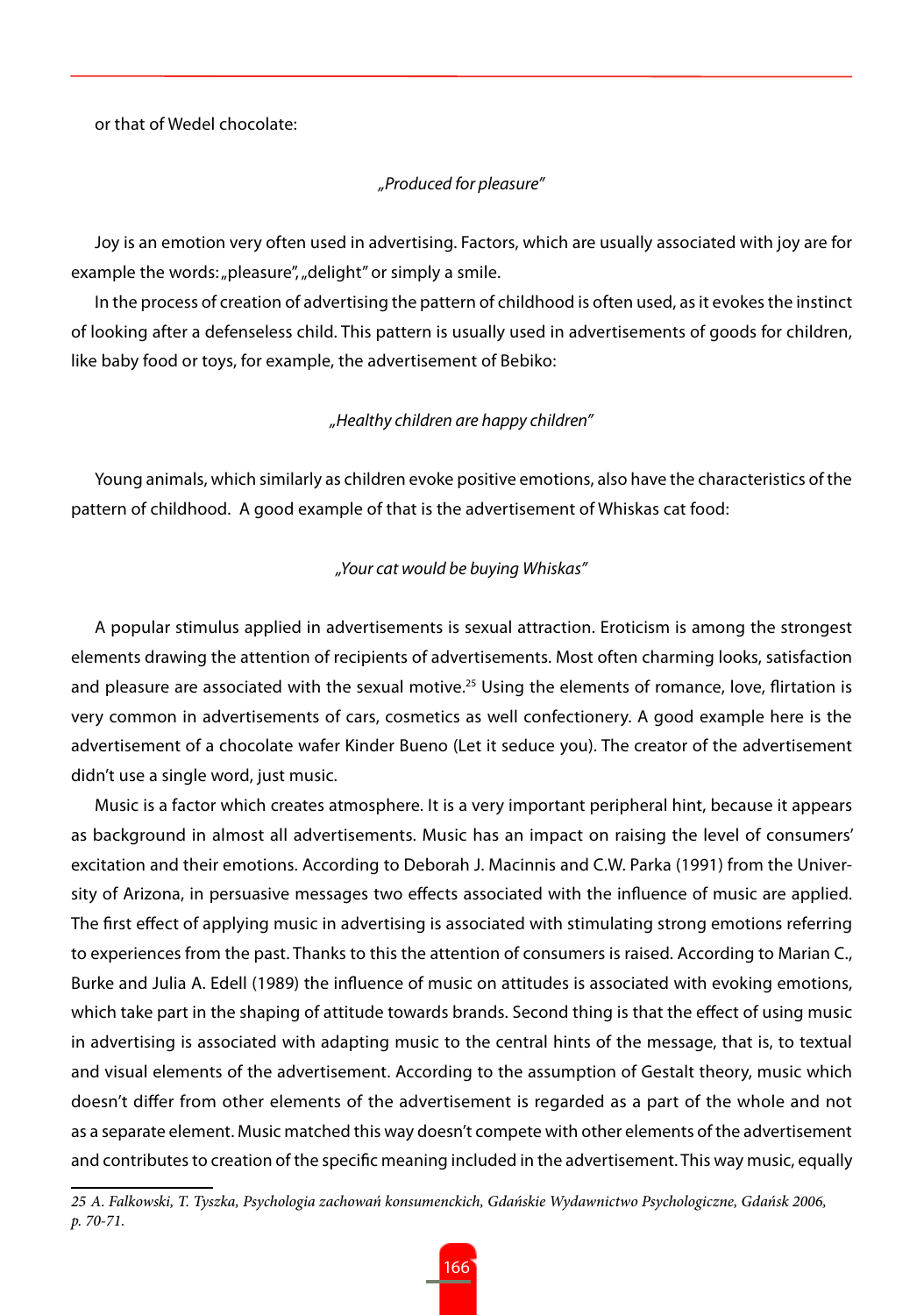as other elements, can direct attention and perception of stimuli. An example of matching music with contextual information is the advertisement of "Polsilver" razors ("kiedy byłem małym chłopcem, och, jak bardzo chciałem golić się" - ed. a verse from a well known song, which translates into "when I was a young boy, I wanted so much to shave myself).<sup>26</sup>

A popular kind of emotions appearing in advertisements is joy. In advertisements humour is supposed to evoke this positive emotion. Humour in advertisement has been subject to intensive research. Opinions with regard to the efficiency of jokes and humour in advertising are mixed. Without any doubt humour draws the consumer's attention to the advertisement, moreover as results of many researches show it boosts the credibility of information shown in the advertisement (Mowen, 1990). However, it is also necessary to take into consideration the fact that humour may decrease the understanding of such important elements of the advertisement as the product and the brand. In the research conducted by Mowen recalled contents of advertisements with and without humour were compared. The research showed that people could recall the advertisements without humour much better.

It is also necessary to reckon with the fact that not all consumers react in a similar way to humour. Research conducted by H. Lammers (1983) has shown that, in comparison with men, women more often reacted to humour in a negative way. Thus, before introducing elements of humour to advertising, it is necessary to investigate the segmentation of the market and exclude the segment, in which consumers may react in a negative way to humour. Resorting to humour in an international promotional campaign may lead to aggravation of problems stemming from cultural differences. For example, American humour resorts to a large extent to exaggeration and makes fun of differences between nations<sup>27</sup>. According to Anna Jachnis and Jan Terelak, (Psychologia konsumenta i reklamy) in Polish tv commercials humour in pure form – as a joke or a gag – is very rare. Most often situational humour, which is associated with the character's actions, is used. What is typical of Polish advertisements is simple language combined with music background. The advantages of products are very often presented by experts, older people (most often advertising pharmaceuticals), actors and athletes.

Even though it is not possible to evoke all kinds of emotions with advertising, consumers can identify and appropriately react to an advertisement either with positive or negative emotions.

### **Negative emotions in advertising**

The creators of advertisements also pay much attention to negative emotions. What is interesting is that many researches show that negative emotions are effective in marketing strategies. Manipulating negative emotions in a skillful way may bring the desired result. Theories of influence of advertisements such emotions have also been formulated. One of the most intriguing negative emotions is the feeling of fear. Fear-based advertisements (fear conditioning advertisements) inform the consumer that in case he doesn't use some product or service, something bad can happen to him.

*<sup>26</sup> A. Jachnis, F. J. Terelak, Psychologia konsumenta i reklamy, Oficyna Wydawnicza Branta, Bydgoszcz 1998, p. 239. 27 A. Falkowski, T. Tyszka, Psychologia zachowań konsumenckich, op. cit., p. 72-71.*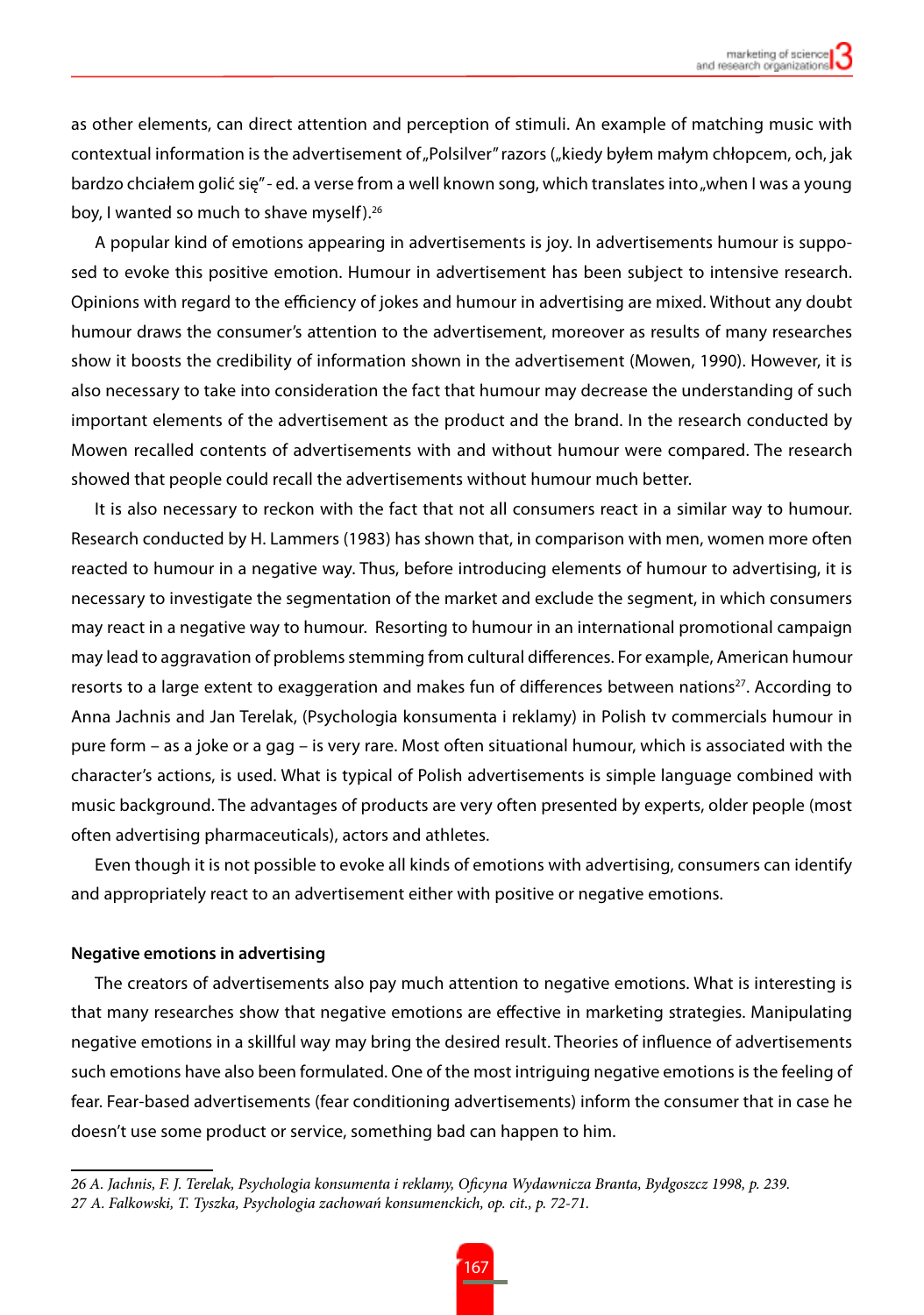Fear-inducing advertisements are used above all by insurance agencies and automotive companies. They are also used by social organizations dealing with protection of health, as well as (for completely different reasons) by pharmaceutical companies, producers of toothpastes and others. A good example of a fear-based advertising is the advertisement of Monroe shock absorbers. The author of the advertisement skillfully illustrated the threat and described several tragic events caused by the lack of appropriate shock absorbers. This advertisement is a schoolbook example of taking advantage of the feeling of fear. It contains the basic elements of the model of creating fear-based advertisement prepared by Tanner, Hunt and Eppright (1991). According to this model, in course of presentation of a fear-based advertisement it is necessary to preserve the order of presented information. First of all, the threat is presented (death in a car accident), the next step is presenting the causes of this threat (worn out shock absorber) the final step is eliminating the threat (new shock absorbers – Monroe SensaTrac). The presence of all of these elements is crucial. In case of tv commercials preserving the appropriate sequence of these elements is very important. The results of research conducted by Tanner, Hunt and Eppright confirm that such sequence of events presented in an advertisement has an impact on the change in behaviour of recipients. <sup>28</sup>

Other negative emotions often evoked by advertisements are the feelings of guilt and shame. It is because these emotions are particularly painful for people. We make much effort to avoid the feeling of guilt and shame. Producers of food for small children often resort to the feeling of guilt and shame (Coulter and Pinto, 1995). They are aware of the fact that working mothers feel guilty because they don't provide their children with nutritious, fresh food, because they most often don't have the time to prepare it. Thus, they should be motivated to buy products that are advertised as healthy and nutritious, regardless of the price. Research by Coulter and Pinto has shown that only advertising messages inducing moderate feeling of guilt are effective. Messages which openly suggest to a woman that she is guilty of not providing her children with appropriate nutrition, have been rather ineffective.

The role of negative emotions in the influence exerted by advertisements is complicated and often hard to predict. Pinto and Priest (1991) analyzed the influence of an advertisement, which was supposed to make recipients feel guilty and what they observed was unexpected anger caused by the advertisement. In another research it was observed that an advertisement which earlier evoked the feeling of sadness, also evoked fear (Holbrook, Westwood, 1989). Taking into consideration the fact that particular negative emotions can either diminish or boost persuasive power of contents presented in advertisements, it is advisable to investigate the influence of an advertisement on recipients before publishing it.

### **Conclusion**

Deliberations included in this article lead to the conclusion that the road to a success on the market is a series of continuous activities aimed at satisfying the needs of customers. In the contemporary world advertising is a very important element of interpersonal relations. It is also an important way of passing on information, emotions and our vision of the world.

*<sup>28</sup> Ibidem, p. 76.*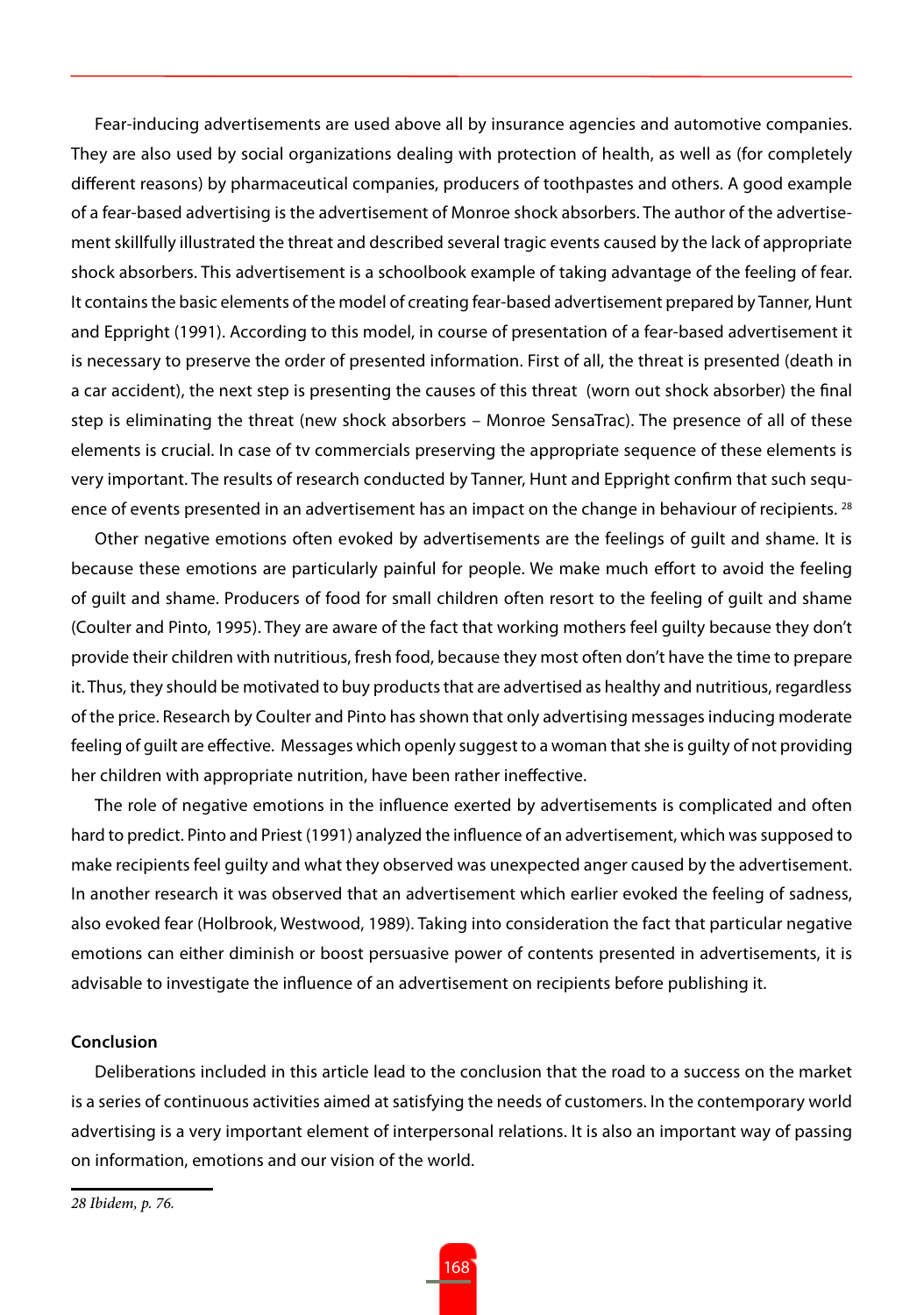In all kinds of situations, there is always someone who is trying, in a more or less conscious way, to steer our emotions, influence our decisions in such a way that it is not fully conscious. The rules of exerting influence on people are an interesting socio-psychological issue. The knowledge concerning proper behaviour in various situations is also very important. We need to learn to protect ourselves against manipulation.

In order to create a "good" advertisement it is necessary to refer to literature not only from the area of marketing and advertisement, but also from the area of psychology, linguistics and sociology. Studying literature on psychology will let us make a "journey" into the depths of our mind and discover its secrets.

Theoretical deliberations in this article are supported with rich knowledge of scientists and analysts, which has been gathered in their work. Research and experiments constituted the basis for empirical analysis. The interdisciplinary character of the article required referring to publications not only from the area of marketing and psychology, but also from the area of sociology, linguistics and management.

### **Bibliography**

1. Ajzen I., Albarracin D., Hornik R., Prediction and change of health behavior: applying the reasoned action approach, Lawrence Erlbaum Accociates, Inc., USA 2007,

2. Altkorn J. , Podstawy marketingu, Instytut Marketingu, Kraków 1995,

3. Batko A., Sztuka perswazji czyli język wpływu i manipulacji, Helion, Gliwice 2005,

4. Błaszczuk A., White Papers, [in:] M. Błoński, K. Kondracki (ed.), Zarządzanie na przełomie wieków, Hays Personnel, Warszawa 2004,

5. Bralczyk J., Język na sprzedaż czyli o tym, jak język służy reklamie i jak reklama używa języka, Gdańskie Wydawnictwo Psychologiczne, Gdańsk 2004,

6. Cialdini B. R., Wywieranie wpływu na ludzi. Teoria i praktyka, Gdańskie Wydawnictwo Psychologiczne, Gdańsk 2011,

7. Cialdini B. R., Zasady wywierania wpływu na ludzi. Szkoła Cialdiniego, Helion, Gliwice 2011,

8. Falkowski A., Praktyczna psychologia poznawcza: marketing i reklama, Gdańskie Wydawnictwo Psychologiczne, Gdańsk 2002,

9. Falkowski A., Tyszka T., Psychologia zachowań konsumenckich, Gdańskie Wydawnictwo Psychologiczne, Gdańsk 2006,

10. Forsyth P., Marketing dla nie wtajemniczonych, Dom Wydawniczy ABC, Warszawa 1996,

11. Heath R., Ukryta moc reklamy. Co tak naprawdę wpływa na wybór marki?, Gdańskie Wydawnictwo Psychologiczne, Gdańsk 2006,

12. Jachnis A., Terelak F. J., Psychologia konsumenta i reklamy, Oficyna Wydawnicza Branta, Bydgoszcz 1998,

13. Kall J., Reklama, Państwowe Wydawnictwo Ekonomiczne, Warszawa 1994,

14. Kotler P., Armstrong Gary, Saunders J., Wong V., Marketing. Podręcznik europejski, Polskie Wydawnictwo Ekonomiczne, Warszawa 2002,

15. Maison D., Utajone postawy konsumenckie. Analiza możliwości wykorzystania metody IAT,

169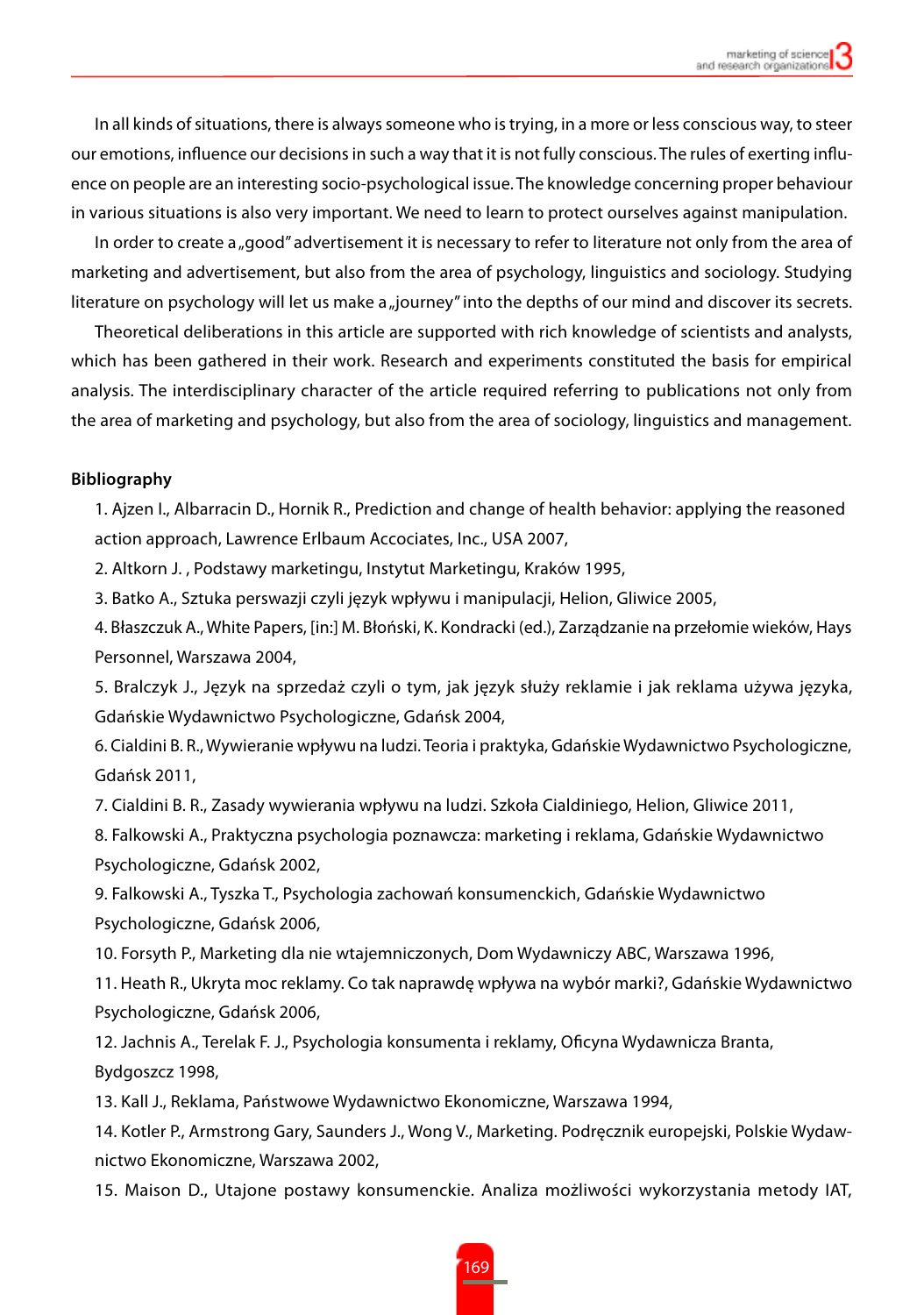Gdańskie Wydawnictwo Psychologiczne, Sopot 2004,

16. Nieżurawski L., Owczarczyk-Szpakowska G., Zarządzanie strategiczne przedsiębiorstwem, Wyższa Szkoła Humanistyczno-Ekonomiczna we Włocławku, Włocławek 2005,

17. Składowski S., Podstawy marketingu, a lecture, Jan Kochanowski University in Kielce, branch in Piotrków Trybunalski, 2005.

18. Skowronek K., Reklama. Studium pragmalingwistyczne, Polska Akademia Nauk, Instytut Języka Polskiego, Kraków 1993,

19. Szczęsna E., Poetyka reklamy, Wydawnictwo Naukowe PWN, Warszawa 2003,

20. Werner U., Reklama, Thaurus, Warszawa 1992.